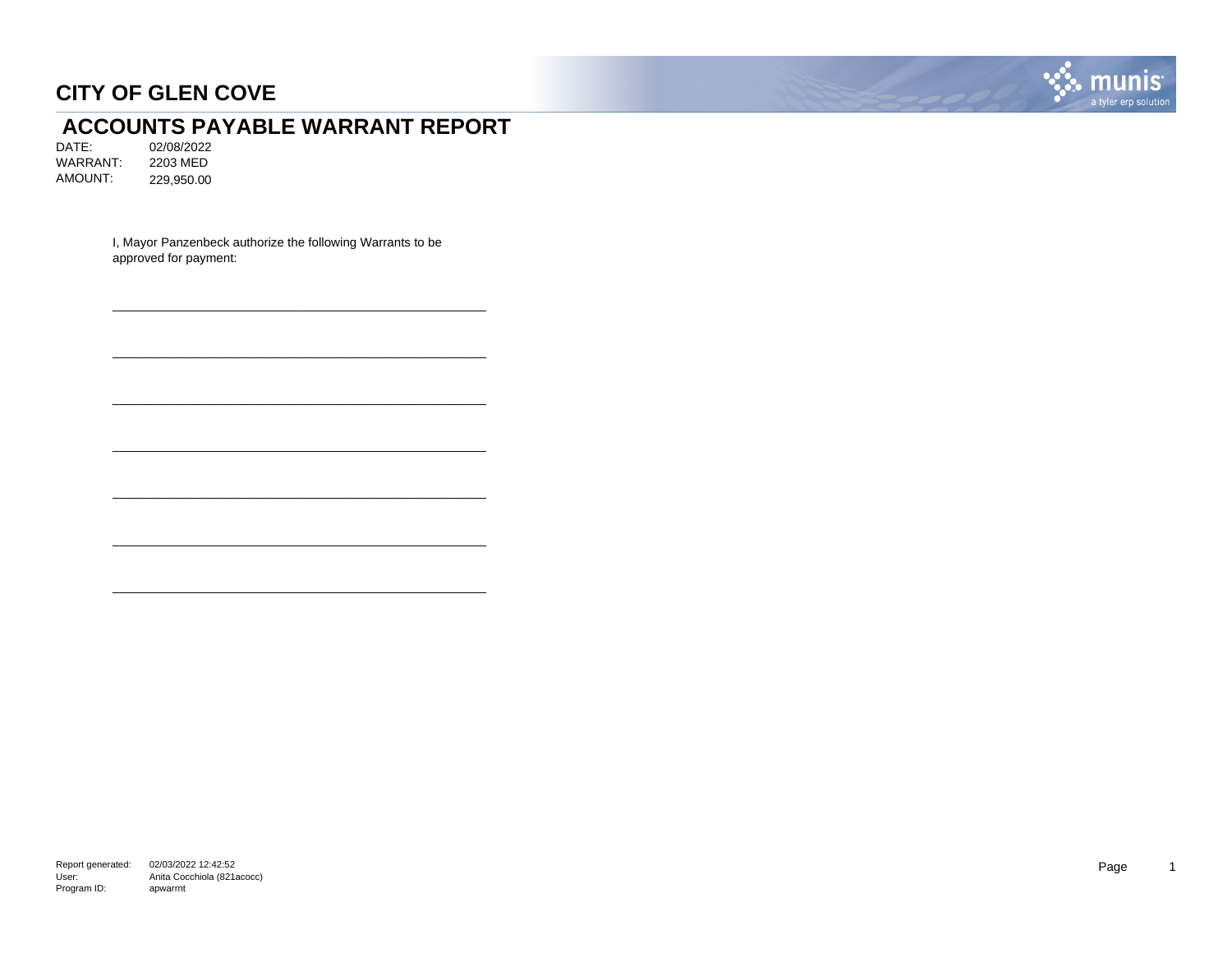

# **ACCOUNTS PAYABLE WARRANT REPORT**

# **Detail Invoice List**<br>WARRANT: 2203 MED

|               | <b>CASH ACCOUNT: Z</b>       | 12000 |              | <b>CASH OPERATING</b> |             |                 |                    |               |                 |                |              |
|---------------|------------------------------|-------|--------------|-----------------------|-------------|-----------------|--------------------|---------------|-----------------|----------------|--------------|
| <b>VENDOR</b> |                              |       | <b>REMIT</b> | <b>PO</b>             | <b>TYPE</b> | <b>DUE DATE</b> | <b>INVOICE</b>     | <b>AMOUNT</b> | <b>DOCUMENT</b> | <b>VOUCHER</b> | <b>CHECK</b> |
| 20020         | <b>BAADE, ALAN T.</b>        |       | 0000         |                       | <b>INV</b>  | 02/08/2022      | $2021 - 1$         |               | 117756          | 116056         |              |
|               | <b>ACCOUNT DETAIL</b>        |       |              |                       |             |                 | <b>LINE AMOUNT</b> |               |                 |                |              |
|               | 1 A9010                      | 57171 |              | <b>BENEFITS</b>       | PART B MED  |                 | 2,227.50           |               |                 |                |              |
|               |                              |       |              |                       |             |                 |                    | 2,227.50      |                 |                |              |
|               |                              |       |              |                       |             |                 | <b>CHECK TOTAL</b> | 2,227.50      |                 |                |              |
| 20189         | <b>BARRINGTON, RANDA</b>     |       | 0000         |                       | <b>INV</b>  | 02/08/2022      | $2021 - 1$         |               | 117757          | 116057         |              |
|               | <b>ACCOUNT DETAIL</b>        |       |              |                       |             |                 | <b>LINE AMOUNT</b> |               |                 |                |              |
|               | 1 A9010                      | 57171 |              | <b>BENEFITS</b>       | PART B MED  |                 | 891.00             |               |                 |                |              |
|               |                              |       |              |                       |             |                 |                    | 891.00        |                 |                |              |
|               |                              |       |              |                       |             |                 | <b>CHECK TOTAL</b> | 891.00        |                 |                |              |
| 10776         | <b>BARWICK, MILLICENT E.</b> |       | 0000         |                       | <b>INV</b>  | 02/08/2022      | $2021 - 1$         |               | 117758          | 116058         |              |
|               | <b>ACCOUNT DETAIL</b>        |       |              |                       |             |                 | <b>LINE AMOUNT</b> |               |                 |                |              |
|               | 1 A9010                      | 57171 |              | <b>BENEFITS</b>       | PART B MED  |                 | 1,782.00           |               |                 |                |              |
|               |                              |       |              |                       |             |                 |                    | 1,782.00      |                 |                |              |
|               |                              |       |              |                       |             |                 | <b>CHECK TOTAL</b> | 1,782.00      |                 |                |              |
| 20045         | <b>BASILE, MARY T.</b>       |       | 0000         |                       | <b>INV</b>  | 02/08/2022      | $2021 - 1$         |               | 117759          | 116059         |              |
|               | <b>ACCOUNT DETAIL</b>        |       |              |                       |             |                 | <b>LINE AMOUNT</b> |               |                 |                |              |
|               | 1 A9010                      | 57171 |              | <b>BENEFITS</b>       | PART B MED  |                 | 1,782.00           |               |                 |                |              |
|               |                              |       |              |                       |             |                 |                    | 1,782.00      |                 |                |              |
|               |                              |       |              |                       |             |                 | <b>CHECK TOTAL</b> | 1,782.00      |                 |                |              |
| 24075         | <b>BLIHAR, CECELIA</b>       |       | 0000         |                       | <b>INV</b>  | 02/08/2022      | $2021 - 1$         |               | 117760          | 116060         |              |
|               | <b>ACCOUNT DETAIL</b>        |       |              |                       |             |                 | <b>LINE AMOUNT</b> |               |                 |                |              |
|               | 1 A9010                      | 57171 |              | <b>BENEFITS</b>       | PART B MED  |                 | 1,782.00           |               |                 |                |              |
|               |                              |       |              |                       |             |                 |                    | 1,782.00      |                 |                |              |
|               |                              |       |              |                       |             |                 | <b>CHECK TOTAL</b> | 1,782.00      |                 |                |              |
| 20113         | <b>BONO, MICHAEL</b>         |       | 0000         |                       | INV         | 02/08/2022      | $2021 - 1$         |               | 117761          | 116061         |              |
|               | <b>ACCOUNT DETAIL</b>        |       |              |                       |             |                 | <b>LINE AMOUNT</b> |               |                 |                |              |
|               | 1 A9010                      | 57171 |              | <b>BENEFITS</b>       | PART B MED  |                 | 1,782.00           |               |                 |                |              |
|               |                              |       |              |                       |             |                 |                    | 1,782.00      |                 |                |              |
|               |                              |       |              |                       |             |                 | <b>CHECK TOTAL</b> | 1,782.00      |                 |                |              |
|               |                              |       |              |                       |             |                 |                    |               |                 |                |              |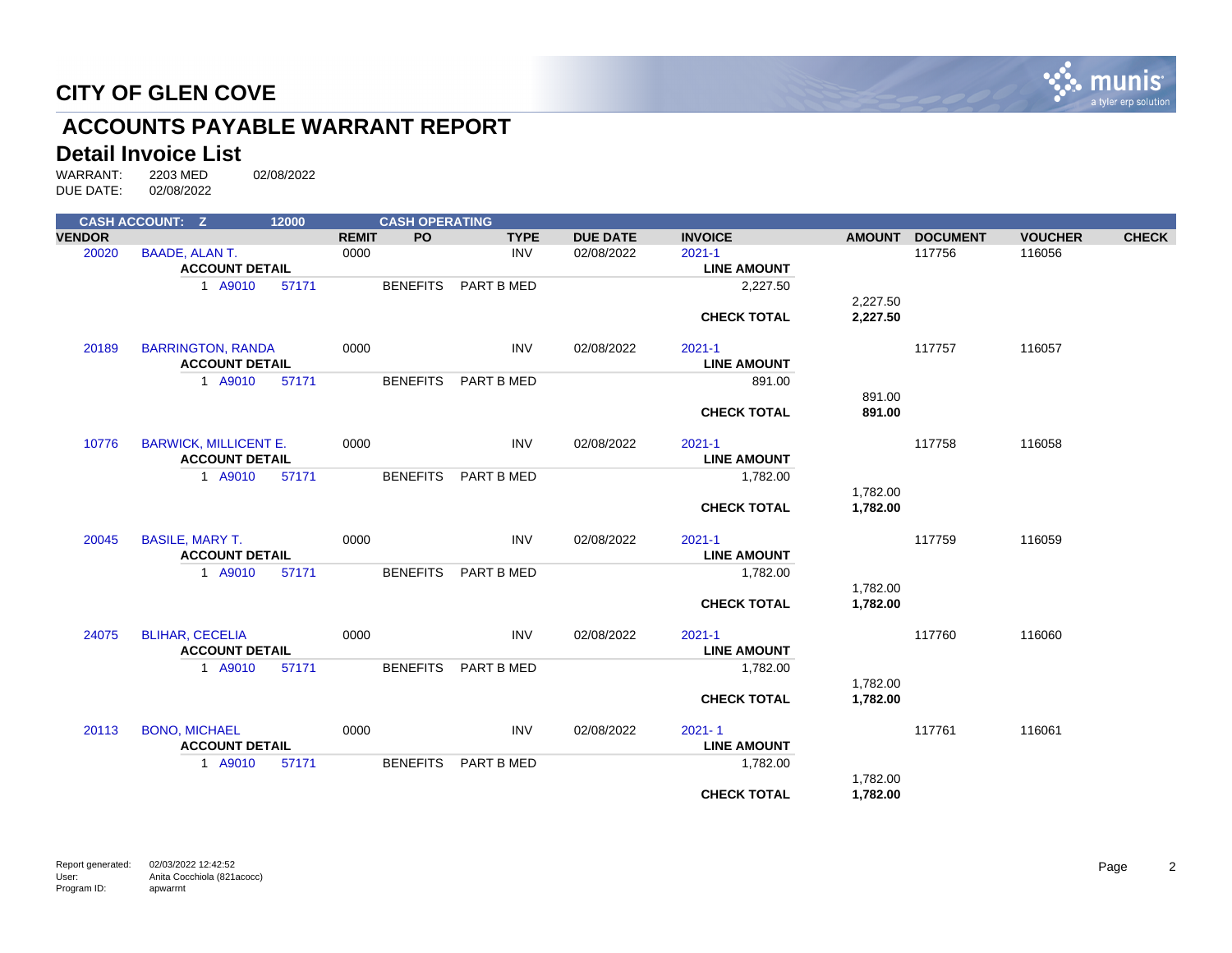

# **ACCOUNTS PAYABLE WARRANT REPORT**

# **Detail Invoice List**<br>WARRANT: 2203 MED

|               | <b>CASH ACCOUNT: Z</b>     | 12000 |              | <b>CASH OPERATING</b> |             |                 |                    |               |                 |                |              |
|---------------|----------------------------|-------|--------------|-----------------------|-------------|-----------------|--------------------|---------------|-----------------|----------------|--------------|
| <b>VENDOR</b> |                            |       | <b>REMIT</b> | <b>PO</b>             | <b>TYPE</b> | <b>DUE DATE</b> | <b>INVOICE</b>     | <b>AMOUNT</b> | <b>DOCUMENT</b> | <b>VOUCHER</b> | <b>CHECK</b> |
| 20155         | <b>BREEN, DANIEL</b>       |       | 0000         |                       | <b>INV</b>  | 02/08/2022      | $2021 - 1$         |               | 117762          | 116062         |              |
|               | <b>ACCOUNT DETAIL</b>      |       |              |                       |             |                 | <b>LINE AMOUNT</b> |               |                 |                |              |
|               | 1 A9010                    | 57171 |              | <b>BENEFITS</b>       | PART B MED  |                 | 3,564.00           |               |                 |                |              |
|               |                            |       |              |                       |             |                 |                    | 3,564.00      |                 |                |              |
|               |                            |       |              |                       |             |                 | <b>CHECK TOTAL</b> | 3,564.00      |                 |                |              |
|               |                            |       |              |                       |             |                 |                    |               |                 |                |              |
| 20123         | <b>BRENNER, MARILYN S.</b> |       | 0000         |                       | <b>INV</b>  | 02/08/2022      | $2021 - 1$         |               | 117763          | 116063         |              |
|               | <b>ACCOUNT DETAIL</b>      |       |              |                       |             |                 | <b>LINE AMOUNT</b> |               |                 |                |              |
|               | 1 A9010                    | 57171 |              | <b>BENEFITS</b>       | PART B MED  |                 | 4,633.20           |               |                 |                |              |
|               |                            |       |              |                       |             |                 |                    | 4,633.20      |                 |                |              |
|               |                            |       |              |                       |             |                 | <b>CHECK TOTAL</b> | 4,633.20      |                 |                |              |
|               |                            |       |              |                       |             |                 |                    |               |                 |                |              |
| 29782         | <b>BROWN, DAVID F.</b>     |       | 0000         |                       | <b>INV</b>  | 02/08/2022      | $2021 - 1$         |               | 117764          | 116064         |              |
|               | <b>ACCOUNT DETAIL</b>      |       |              |                       |             |                 | <b>LINE AMOUNT</b> |               |                 |                |              |
|               | 1 A9010                    | 57171 |              | <b>BENEFITS</b>       | PART B MED  |                 | 3,564.00           |               |                 |                |              |
|               |                            |       |              |                       |             |                 |                    | 3,564.00      |                 |                |              |
|               |                            |       |              |                       |             |                 | <b>CHECK TOTAL</b> | 3,564.00      |                 |                |              |
|               |                            |       |              |                       |             |                 |                    |               |                 |                |              |
| 30091         | CACCIOLA, JOHN P.          |       | 0000         |                       | <b>INV</b>  | 02/08/2022      | $2021 - 1$         |               | 117765          | 116065         |              |
|               | <b>ACCOUNT DETAIL</b>      |       |              |                       |             |                 | <b>LINE AMOUNT</b> |               |                 |                |              |
|               | 1 A9010                    | 57171 |              | <b>BENEFITS</b>       | PART B MED  |                 | 1,782.00           |               |                 |                |              |
|               |                            |       |              |                       |             |                 |                    | 1,782.00      |                 |                |              |
|               |                            |       |              |                       |             |                 | <b>CHECK TOTAL</b> | 1,782.00      |                 |                |              |
| 30524         | <b>CARUCCI, MARYANN</b>    |       | 0000         |                       | <b>INV</b>  | 02/08/2022      | $2021 - 1$         |               | 117766          | 116066         |              |
|               | <b>ACCOUNT DETAIL</b>      |       |              |                       |             |                 | <b>LINE AMOUNT</b> |               |                 |                |              |
|               | 1 A9010                    | 57171 |              | <b>BENEFITS</b>       | PART B MED  |                 |                    |               |                 |                |              |
|               |                            |       |              |                       |             |                 | 2,494.80           | 2,494.80      |                 |                |              |
|               |                            |       |              |                       |             |                 | <b>CHECK TOTAL</b> | 2,494.80      |                 |                |              |
|               |                            |       |              |                       |             |                 |                    |               |                 |                |              |
| 30056         | <b>CARUSO, GLORIA</b>      |       | 0000         |                       | <b>INV</b>  | 02/08/2022      | $2021 - 1$         |               | 117767          | 116067         |              |
|               | <b>ACCOUNT DETAIL</b>      |       |              |                       |             |                 | <b>LINE AMOUNT</b> |               |                 |                |              |
|               | 1 A9010                    | 57171 |              | <b>BENEFITS</b>       | PART B MED  |                 | 1,782.00           |               |                 |                |              |
|               |                            |       |              |                       |             |                 |                    | 1,782.00      |                 |                |              |
|               |                            |       |              |                       |             |                 | <b>CHECK TOTAL</b> | 1,782.00      |                 |                |              |
|               |                            |       |              |                       |             |                 |                    |               |                 |                |              |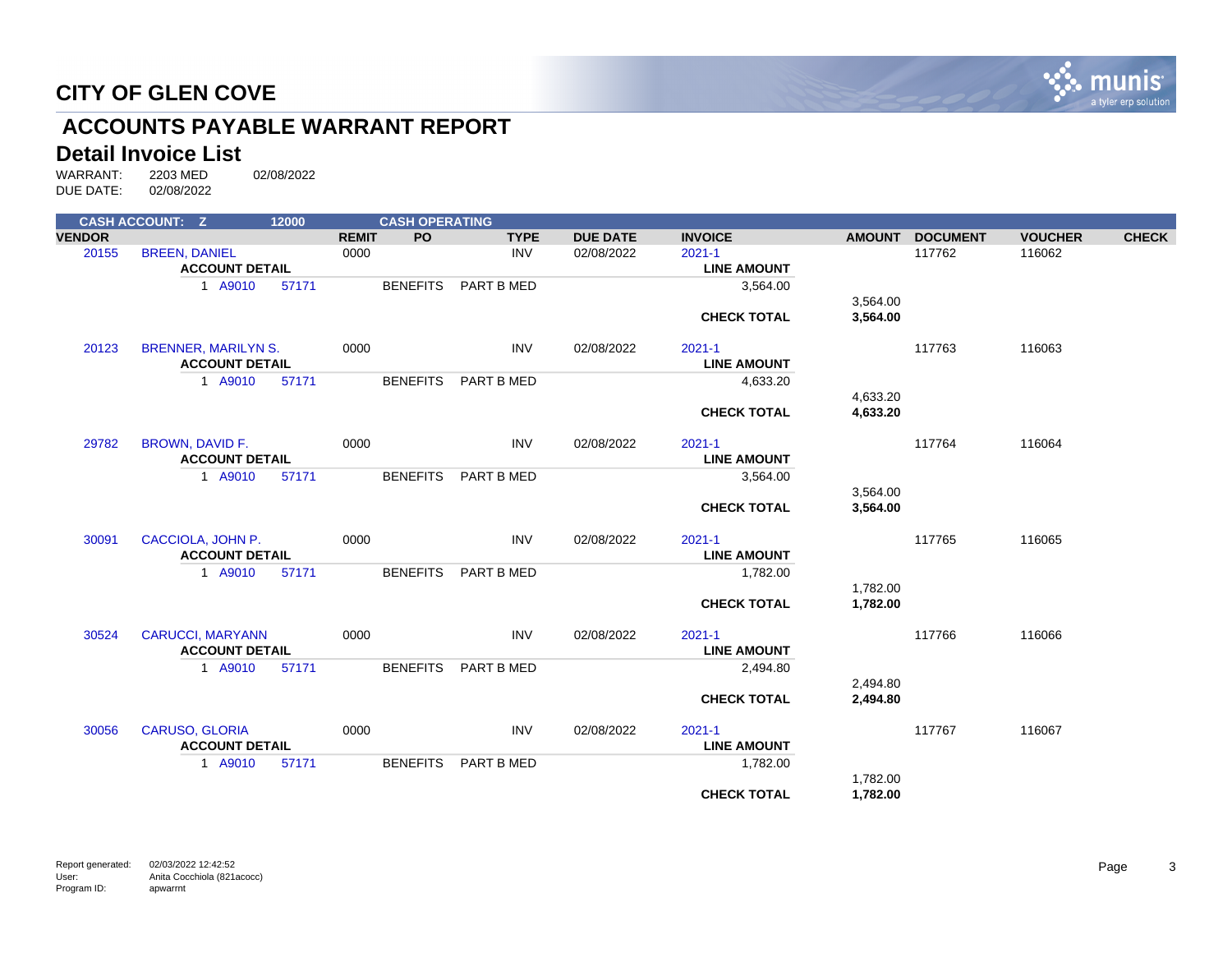

# **ACCOUNTS PAYABLE WARRANT REPORT**

# **Detail Invoice List**<br>WARRANT: 2203 MED

|               | <b>CASH ACCOUNT: Z</b>   | 12000 |              | <b>CASH OPERATING</b> |             |                 |                    |               |                 |                |              |
|---------------|--------------------------|-------|--------------|-----------------------|-------------|-----------------|--------------------|---------------|-----------------|----------------|--------------|
| <b>VENDOR</b> |                          |       | <b>REMIT</b> | <b>PO</b>             | <b>TYPE</b> | <b>DUE DATE</b> | <b>INVOICE</b>     | <b>AMOUNT</b> | <b>DOCUMENT</b> | <b>VOUCHER</b> | <b>CHECK</b> |
| 39053         | CATANZANO, CONCETTA      |       | 0000         |                       | <b>INV</b>  | 02/08/2022      | $2021 - 1$         |               | 117768          | 116068         |              |
|               | <b>ACCOUNT DETAIL</b>    |       |              |                       |             |                 | <b>LINE AMOUNT</b> |               |                 |                |              |
|               | 1 A9010                  | 57171 |              | <b>BENEFITS</b>       | PART B MED  |                 | 1,782.00           |               |                 |                |              |
|               |                          |       |              |                       |             |                 |                    | 1,782.00      |                 |                |              |
|               |                          |       |              |                       |             |                 | <b>CHECK TOTAL</b> | 1,782.00      |                 |                |              |
| 38122         | <b>CITKO, BOBBY M</b>    |       | 0000         |                       | <b>INV</b>  | 02/08/2022      | $2021 - 1$         |               | 117769          | 116069         |              |
|               | <b>ACCOUNT DETAIL</b>    |       |              |                       |             |                 | <b>LINE AMOUNT</b> |               |                 |                |              |
|               | 1 A9010                  | 57171 |              | <b>BENEFITS</b>       | PART B MED  |                 | 3,415.50           |               |                 |                |              |
|               |                          |       |              |                       |             |                 |                    | 3,415.50      |                 |                |              |
|               |                          |       |              |                       |             |                 | <b>CHECK TOTAL</b> | 3,415.50      |                 |                |              |
| 30247         | <b>CONNETT, GEORGINA</b> |       | 0000         |                       | <b>INV</b>  | 02/08/2022      | $2021 - 1$         |               | 117770          | 116070         |              |
|               | <b>ACCOUNT DETAIL</b>    |       |              |                       |             |                 | <b>LINE AMOUNT</b> |               |                 |                |              |
|               | 1 A9010                  | 57171 |              | <b>BENEFITS</b>       | PART B MED  |                 | 2,494.80           |               |                 |                |              |
|               |                          |       |              |                       |             |                 |                    | 2,494.80      |                 |                |              |
|               |                          |       |              |                       |             |                 | <b>CHECK TOTAL</b> | 2,494.80      |                 |                |              |
| 40648         | D'AMBROSIO, JOAN         |       | 0000         |                       | <b>INV</b>  | 02/08/2022      | $2021 - 1$         |               | 117773          | 116073         |              |
|               | <b>ACCOUNT DETAIL</b>    |       |              |                       |             |                 | <b>LINE AMOUNT</b> |               |                 |                |              |
|               | 1 A9010                  | 57171 |              | <b>BENEFITS</b>       | PART B MED  |                 | 3,564.00           |               |                 |                |              |
|               |                          |       |              |                       |             |                 |                    | 3,564.00      |                 |                |              |
|               |                          |       |              |                       |             |                 | <b>CHECK TOTAL</b> | 3,564.00      |                 |                |              |
| 49009         | DAILEY, JOYCE            |       | 0000         |                       | <b>INV</b>  | 02/08/2022      | $2021 - 1$         |               | 117771          | 116071         |              |
|               | <b>ACCOUNT DETAIL</b>    |       |              |                       |             |                 | <b>LINE AMOUNT</b> |               |                 |                |              |
|               | 1 A9010                  | 57171 |              | <b>BENEFITS</b>       | PART B MED  |                 | 1,782.00           |               |                 |                |              |
|               |                          |       |              |                       |             |                 |                    | 1,782.00      |                 |                |              |
|               |                          |       |              |                       |             |                 | <b>CHECK TOTAL</b> | 1,782.00      |                 |                |              |
| 40028         | <b>D'ALAURO, RICHARD</b> |       | 0000         |                       | INV         | 02/08/2022      | $2021 - 1$         |               | 117772          | 116072         |              |
|               | <b>ACCOUNT DETAIL</b>    |       |              |                       |             |                 | <b>LINE AMOUNT</b> |               |                 |                |              |
|               | 1 A9010                  | 57171 |              | <b>BENEFITS</b>       | PART B MED  |                 | 1,782.00           |               |                 |                |              |
|               |                          |       |              |                       |             |                 |                    | 1,782.00      |                 |                |              |
|               |                          |       |              |                       |             |                 | <b>CHECK TOTAL</b> | 1,782.00      |                 |                |              |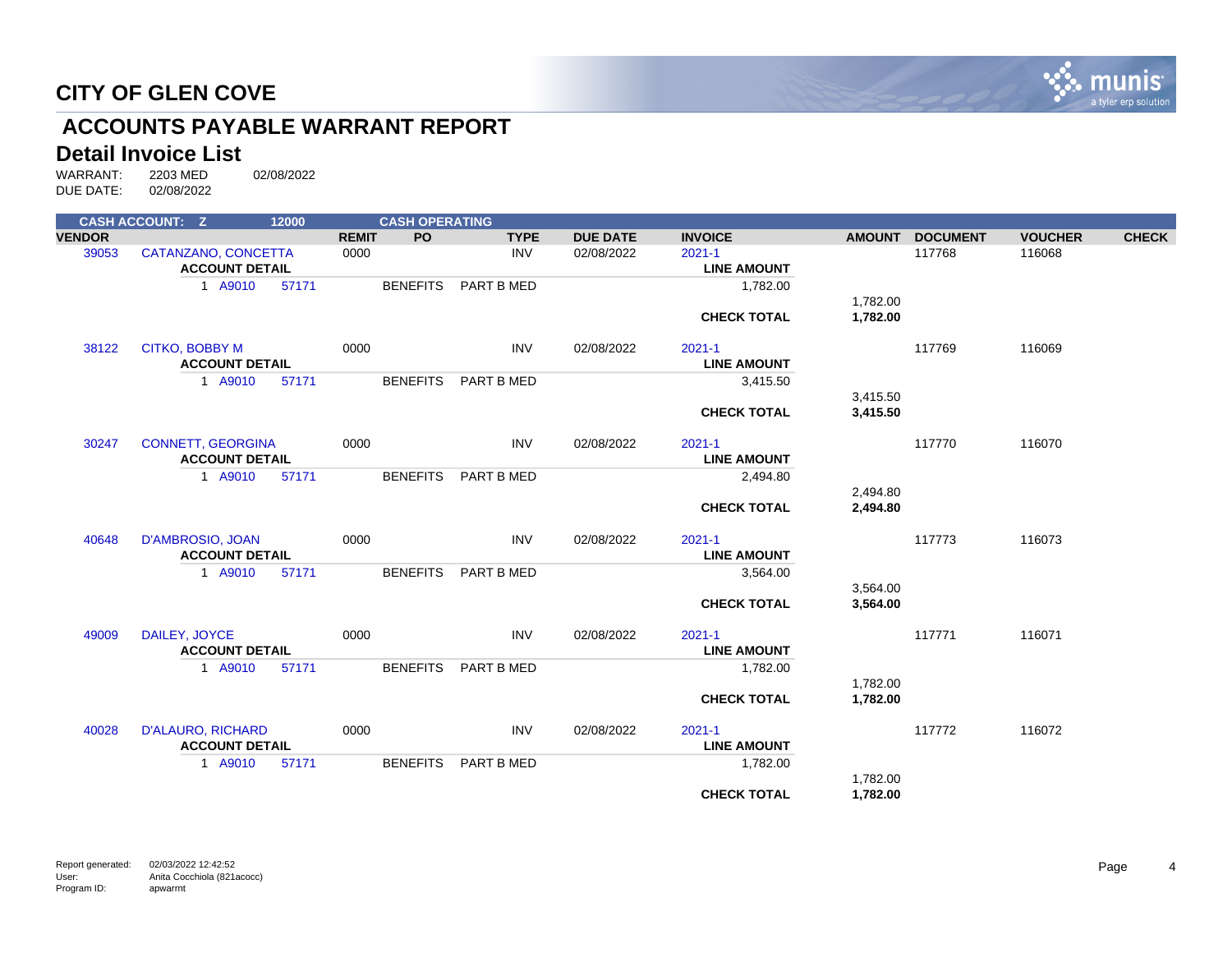

# **ACCOUNTS PAYABLE WARRANT REPORT**

# **Detail Invoice List**<br>WARRANT: 2203 MED

|               | <b>CASH ACCOUNT: Z</b>    | 12000 |              | <b>CASH OPERATING</b> |             |                 |                    |               |                 |                |              |
|---------------|---------------------------|-------|--------------|-----------------------|-------------|-----------------|--------------------|---------------|-----------------|----------------|--------------|
| <b>VENDOR</b> |                           |       | <b>REMIT</b> | <b>PO</b>             | <b>TYPE</b> | <b>DUE DATE</b> | <b>INVOICE</b>     | <b>AMOUNT</b> | <b>DOCUMENT</b> | <b>VOUCHER</b> | <b>CHECK</b> |
| 40099         | DOUSO, JOSEPH A.          |       | 0000         |                       | <b>INV</b>  | 02/08/2022      | $2021 - 1$         |               | 117774          | 116074         |              |
|               | <b>ACCOUNT DETAIL</b>     |       |              |                       |             |                 | <b>LINE AMOUNT</b> |               |                 |                |              |
|               | 1 A9010                   | 57171 |              | <b>BENEFITS</b>       | PART B MED  |                 | 1,782.00           |               |                 |                |              |
|               |                           |       |              |                       |             |                 |                    | 1,782.00      |                 |                |              |
|               |                           |       |              |                       |             |                 | <b>CHECK TOTAL</b> | 1,782.00      |                 |                |              |
| 50020         | <b>EARLY, BRUCE W.</b>    |       | 0000         |                       | <b>INV</b>  | 02/08/2022      | $2021 - 1$         |               | 117775          | 116075         |              |
|               | <b>ACCOUNT DETAIL</b>     |       |              |                       |             |                 | <b>LINE AMOUNT</b> |               |                 |                |              |
|               | 1 A9010                   | 57171 |              | <b>BENEFITS</b>       | PART B MED  |                 | 9,266.40           |               |                 |                |              |
|               |                           |       |              |                       |             |                 |                    | 9,266.40      |                 |                |              |
|               |                           |       |              |                       |             |                 | <b>CHECK TOTAL</b> | 9,266.40      |                 |                |              |
| 10796         | <b>EPTER, HELEN</b>       |       | 0000         |                       | <b>INV</b>  | 02/08/2022      | $2021 - 1$         |               | 117776          | 116076         |              |
|               | <b>ACCOUNT DETAIL</b>     |       |              |                       |             |                 | <b>LINE AMOUNT</b> |               |                 |                |              |
|               | 1 A9010                   | 57171 |              | <b>BENEFITS</b>       | PART B MED  |                 | 1,782.00           |               |                 |                |              |
|               |                           |       |              |                       |             |                 |                    | 1,782.00      |                 |                |              |
|               |                           |       |              |                       |             |                 | <b>CHECK TOTAL</b> | 1,782.00      |                 |                |              |
| 50348         | <b>ESPOSITO, ROBERT</b>   |       | 0000         |                       | <b>INV</b>  | 02/08/2022      | $2021 - 1$         |               | 117777          | 116077         |              |
|               | <b>ACCOUNT DETAIL</b>     |       |              |                       |             |                 | <b>LINE AMOUNT</b> |               |                 |                |              |
|               | 1 A9010                   | 57171 |              | <b>BENEFITS</b>       | PART B MED  |                 | 3,564.00           |               |                 |                |              |
|               |                           |       |              |                       |             |                 |                    | 3,564.00      |                 |                |              |
|               |                           |       |              |                       |             |                 | <b>CHECK TOTAL</b> | 3,564.00      |                 |                |              |
| 60020         | <b>FAMIGLIETTI, SALLY</b> |       | 0000         |                       | <b>INV</b>  | 02/08/2022      | $2021 - 1$         |               | 117778          | 116078         |              |
|               | <b>ACCOUNT DETAIL</b>     |       |              |                       |             |                 | <b>LINE AMOUNT</b> |               |                 |                |              |
|               | 1 A9010                   | 57171 |              | <b>BENEFITS</b>       | PART B MED  |                 | 1,782.00           |               |                 |                |              |
|               |                           |       |              |                       |             |                 |                    | 1,782.00      |                 |                |              |
|               |                           |       |              |                       |             |                 | <b>CHECK TOTAL</b> | 1,782.00      |                 |                |              |
| 10777         | <b>FILES, GLENDA</b>      |       | 0000         |                       | <b>INV</b>  | 02/08/2022      | $2021 - 1$         |               | 117779          | 116079         |              |
|               | <b>ACCOUNT DETAIL</b>     |       |              |                       |             |                 | <b>LINE AMOUNT</b> |               |                 |                |              |
|               | 1 A9010                   | 57171 |              | <b>BENEFITS</b>       | PART B MED  |                 | 1,782.00           |               |                 |                |              |
|               |                           |       |              |                       |             |                 |                    | 1,782.00      |                 |                |              |
|               |                           |       |              |                       |             |                 | <b>CHECK TOTAL</b> | 1,782.00      |                 |                |              |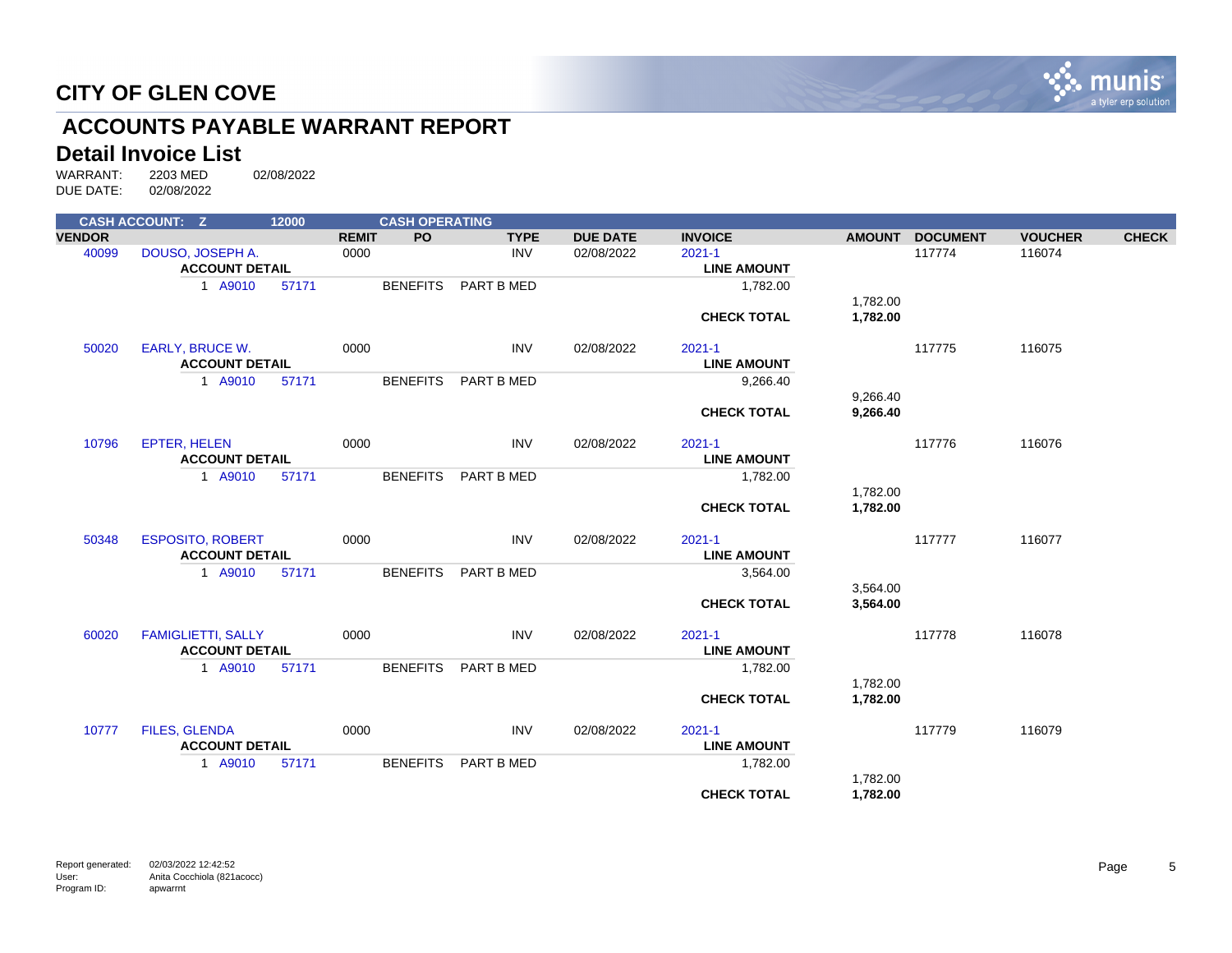

# **ACCOUNTS PAYABLE WARRANT REPORT**

# **Detail Invoice List**<br>WARRANT: 2203 MED

|               | <b>CASH ACCOUNT: Z</b>       | 12000 |              | <b>CASH OPERATING</b> |             |                 |                    |               |                 |                |              |
|---------------|------------------------------|-------|--------------|-----------------------|-------------|-----------------|--------------------|---------------|-----------------|----------------|--------------|
| <b>VENDOR</b> |                              |       | <b>REMIT</b> | <b>PO</b>             | <b>TYPE</b> | <b>DUE DATE</b> | <b>INVOICE</b>     | <b>AMOUNT</b> | <b>DOCUMENT</b> | <b>VOUCHER</b> | <b>CHECK</b> |
| 60095         | FITZPATRICK, JOSEPH          |       | 0000         |                       | <b>INV</b>  | 02/08/2022      | $2021 - 1$         |               | 117780          | 116080         |              |
|               | <b>ACCOUNT DETAIL</b>        |       |              |                       |             |                 | <b>LINE AMOUNT</b> |               |                 |                |              |
|               | 1 A9010                      | 57171 |              | <b>BENEFITS</b>       | PART B MED  |                 | 3,564.00           |               |                 |                |              |
|               |                              |       |              |                       |             |                 |                    | 3,564.00      |                 |                |              |
|               |                              |       |              |                       |             |                 | <b>CHECK TOTAL</b> | 3,564.00      |                 |                |              |
| 70456         | <b>GALANTE, DENNIS A.</b>    |       | 0000         |                       | <b>INV</b>  | 02/08/2022      | $2021 - 1$         |               | 117781          | 116081         |              |
|               | <b>ACCOUNT DETAIL</b>        |       |              |                       |             |                 | <b>LINE AMOUNT</b> |               |                 |                |              |
|               | 1 A9010                      | 57171 |              | <b>BENEFITS</b>       | PART B MED  |                 | 1,782.00           |               |                 |                |              |
|               |                              |       |              |                       |             |                 |                    | 1,782.00      |                 |                |              |
|               |                              |       |              |                       |             |                 | <b>CHECK TOTAL</b> | 1,782.00      |                 |                |              |
| 70800         | <b>GALLACE, SAVERIO</b>      |       | 0000         |                       | <b>INV</b>  | 02/08/2022      | $2021 - 1$         |               | 117782          | 116082         |              |
|               | <b>ACCOUNT DETAIL</b>        |       |              |                       |             |                 | <b>LINE AMOUNT</b> |               |                 |                |              |
|               | 1 A9010                      | 57171 |              | <b>BENEFITS</b>       | PART B MED  |                 | 2,524.50           |               |                 |                |              |
|               |                              |       |              |                       |             |                 |                    | 2,524.50      |                 |                |              |
|               |                              |       |              |                       |             |                 | <b>CHECK TOTAL</b> | 2,524.50      |                 |                |              |
| 70030         | <b>GARTMAYER, GERARD</b>     |       | 0000         |                       | <b>INV</b>  | 02/08/2022      | $2021 - 1$         |               | 117783          | 116083         |              |
|               | <b>ACCOUNT DETAIL</b>        |       |              |                       |             |                 | <b>LINE AMOUNT</b> |               |                 |                |              |
|               | 1 A9010                      | 57171 |              | <b>BENEFITS</b>       | PART B MED  |                 | 1,782.00           |               |                 |                |              |
|               |                              |       |              |                       |             |                 |                    | 1,782.00      |                 |                |              |
|               |                              |       |              |                       |             |                 | <b>CHECK TOTAL</b> | 1,782.00      |                 |                |              |
| 70024         | <b>GENTILCORE, MICHELINA</b> |       | 0000         |                       | <b>INV</b>  | 02/08/2022      | $2021 - 1$         |               | 117784          | 116084         |              |
|               | <b>ACCOUNT DETAIL</b>        |       |              |                       |             |                 | <b>LINE AMOUNT</b> |               |                 |                |              |
|               | 1 A9010                      | 57171 |              | <b>BENEFITS</b>       | PART B MED  |                 | 1,782.00           |               |                 |                |              |
|               |                              |       |              |                       |             |                 |                    | 1,782.00      |                 |                |              |
|               |                              |       |              |                       |             |                 | <b>CHECK TOTAL</b> | 1,782.00      |                 |                |              |
| 79954         | <b>GREER, WILLIE</b>         |       | 0000         |                       | <b>INV</b>  | 02/08/2022      | $2021 - 1$         |               | 117785          | 116085         |              |
|               | <b>ACCOUNT DETAIL</b>        |       |              |                       |             |                 | <b>LINE AMOUNT</b> |               |                 |                |              |
|               | 1 A9010                      | 57171 |              | <b>BENEFITS</b>       | PART B MED  |                 | 1,782.00           |               |                 |                |              |
|               |                              |       |              |                       |             |                 |                    | 1,782.00      |                 |                |              |
|               |                              |       |              |                       |             |                 | <b>CHECK TOTAL</b> | 1,782.00      |                 |                |              |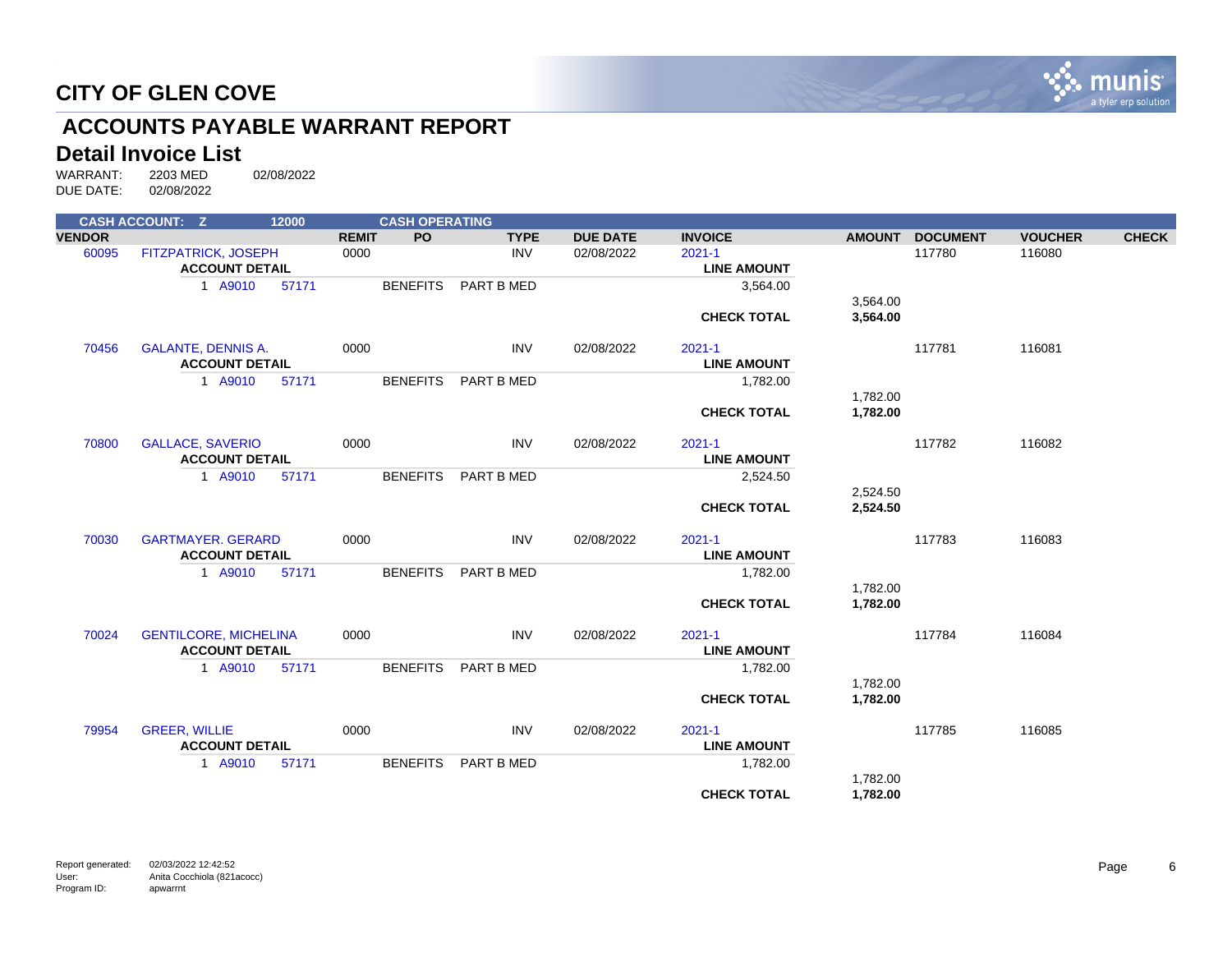

# **ACCOUNTS PAYABLE WARRANT REPORT**

# **Detail Invoice List**<br>WARRANT: 2203 MED

|               | <b>CASH ACCOUNT: Z</b>     |                       | 12000 |              | <b>CASH OPERATING</b> |             |                 |                    |               |                 |                |              |
|---------------|----------------------------|-----------------------|-------|--------------|-----------------------|-------------|-----------------|--------------------|---------------|-----------------|----------------|--------------|
| <b>VENDOR</b> |                            |                       |       | <b>REMIT</b> | <b>PO</b>             | <b>TYPE</b> | <b>DUE DATE</b> | <b>INVOICE</b>     | <b>AMOUNT</b> | <b>DOCUMENT</b> | <b>VOUCHER</b> | <b>CHECK</b> |
| 71000         | <b>GRELLA, CHRIS</b>       |                       |       | 0000         |                       | <b>INV</b>  | 02/08/2022      | $2021 - 1$         |               | 117786          | 116086         |              |
|               |                            | <b>ACCOUNT DETAIL</b> |       |              |                       |             |                 | <b>LINE AMOUNT</b> |               |                 |                |              |
|               |                            | 1 A9010               | 57171 |              | <b>BENEFITS</b>       | PART B MED  |                 | 623.70             |               |                 |                |              |
|               |                            |                       |       |              |                       |             |                 |                    | 623.70        |                 |                |              |
|               |                            |                       |       |              |                       |             |                 | <b>CHECK TOTAL</b> | 623.70        |                 |                |              |
| 71002         | <b>GRELLA, EMANUEL</b>     |                       |       | 0000         |                       | <b>INV</b>  | 02/08/2022      | $2021 - 1$         |               | 117787          | 116087         |              |
|               |                            | <b>ACCOUNT DETAIL</b> |       |              |                       |             |                 | <b>LINE AMOUNT</b> |               |                 |                |              |
|               |                            | 1 A9010               | 57171 |              | <b>BENEFITS</b>       | PART B MED  |                 | 1,782.00           |               |                 |                |              |
|               |                            |                       |       |              |                       |             |                 |                    | 1,782.00      |                 |                |              |
|               |                            |                       |       |              |                       |             |                 | <b>CHECK TOTAL</b> | 1,782.00      |                 |                |              |
| 10767         | <b>HUDSON, BERNICE</b>     |                       |       | 0000         |                       | <b>INV</b>  | 02/08/2022      | $2021 - 1$         |               | 117788          | 116088         |              |
|               |                            | <b>ACCOUNT DETAIL</b> |       |              |                       |             |                 | <b>LINE AMOUNT</b> |               |                 |                |              |
|               |                            |                       |       |              |                       |             |                 |                    |               |                 |                |              |
|               |                            | 1 A9010               | 57171 |              | <b>BENEFITS</b>       | PART B MED  |                 | 1,960.80           | 1,960.80      |                 |                |              |
|               |                            |                       |       |              |                       |             |                 | <b>CHECK TOTAL</b> | 1,960.80      |                 |                |              |
|               |                            |                       |       |              |                       |             |                 |                    |               |                 |                |              |
| 105605        | <b>JACKSON, JEFFREY</b>    |                       |       | 0000         |                       | <b>INV</b>  | 02/08/2022      | $2021 - 1$         |               | 117790          | 116090         |              |
|               |                            | <b>ACCOUNT DETAIL</b> |       |              |                       |             |                 | <b>LINE AMOUNT</b> |               |                 |                |              |
|               |                            | 1 A9010               | 57171 |              | <b>BENEFITS</b>       | PART B MED  |                 | 3,564.00           |               |                 |                |              |
|               |                            |                       |       |              |                       |             |                 |                    | 3,564.00      |                 |                |              |
|               |                            |                       |       |              |                       |             |                 | <b>CHECK TOTAL</b> | 3,564.00      |                 |                |              |
|               |                            |                       |       |              |                       |             |                 |                    |               |                 |                |              |
| 10277         | <b>JUHASZ, STEPHEN</b>     |                       |       | 0000         |                       | <b>INV</b>  | 02/08/2022      | $2021 - 1$         |               | 117791          | 116091         |              |
|               |                            | <b>ACCOUNT DETAIL</b> |       |              |                       |             |                 | <b>LINE AMOUNT</b> |               |                 |                |              |
|               |                            | 1 A9010               | 57171 |              | <b>BENEFITS</b>       | PART B MED  |                 | 1,782.00           |               |                 |                |              |
|               |                            |                       |       |              |                       |             |                 |                    | 1,782.00      |                 |                |              |
|               |                            |                       |       |              |                       |             |                 | <b>CHECK TOTAL</b> | 1,782.00      |                 |                |              |
| 110095        | <b>KASYJANSKI, CAROL A</b> |                       |       | 0000         |                       | <b>INV</b>  | 02/08/2022      | $2021 - 1$         |               | 117792          | 116092         |              |
|               |                            | <b>ACCOUNT DETAIL</b> |       |              |                       |             |                 | <b>LINE AMOUNT</b> |               |                 |                |              |
|               |                            | 1 A9010               | 57171 |              | <b>BENEFITS</b>       | PART B MED  |                 | 3,564.00           |               |                 |                |              |
|               |                            |                       |       |              |                       |             |                 |                    | 3,564.00      |                 |                |              |
|               |                            |                       |       |              |                       |             |                 | <b>CHECK TOTAL</b> | 3,564.00      |                 |                |              |
|               |                            |                       |       |              |                       |             |                 |                    |               |                 |                |              |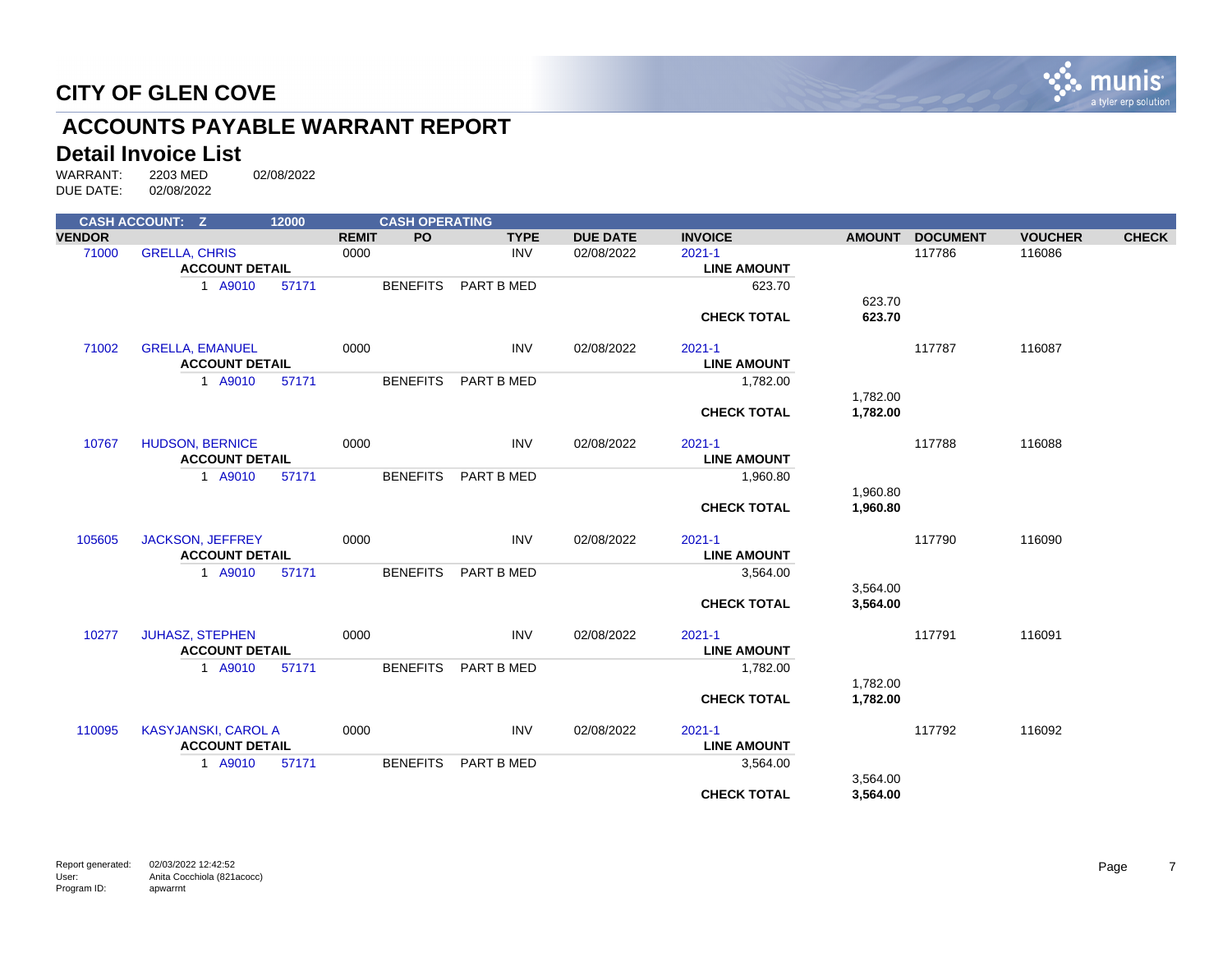

# **ACCOUNTS PAYABLE WARRANT REPORT**

# **Detail Invoice List**<br>WARRANT: 2203 MED

|               | <b>CASH ACCOUNT: Z</b>   | 12000 |                 | <b>CASH OPERATING</b>    |                 |                    |               |                 |                |              |
|---------------|--------------------------|-------|-----------------|--------------------------|-----------------|--------------------|---------------|-----------------|----------------|--------------|
| <b>VENDOR</b> |                          |       | <b>REMIT</b>    | <b>PO</b><br><b>TYPE</b> | <b>DUE DATE</b> | <b>INVOICE</b>     | <b>AMOUNT</b> | <b>DOCUMENT</b> | <b>VOUCHER</b> | <b>CHECK</b> |
| 110600        | KINSELLA, JAMES J.       |       | 0000            | <b>INV</b>               | 02/08/2022      | $2021 - 1$         |               | 117793          | 116093         |              |
|               | <b>ACCOUNT DETAIL</b>    |       |                 |                          |                 | <b>LINE AMOUNT</b> |               |                 |                |              |
|               | 1 A9010                  | 57171 | <b>BENEFITS</b> | PART B MED               |                 | 3,564.00           |               |                 |                |              |
|               |                          |       |                 |                          |                 |                    | 3,564.00      |                 |                |              |
|               |                          |       |                 |                          |                 | <b>CHECK TOTAL</b> | 3,564.00      |                 |                |              |
| 111102        | <b>KORMOSKI, ROBERT</b>  |       | 0000            | <b>INV</b>               | 02/08/2022      | $2021 - 1$         |               | 117794          | 116094         |              |
|               | <b>ACCOUNT DETAIL</b>    |       |                 |                          |                 | <b>LINE AMOUNT</b> |               |                 |                |              |
|               | 1 A9010                  | 57171 | <b>BENEFITS</b> | PART B MED               |                 | 3,564.00           |               |                 |                |              |
|               |                          |       |                 |                          |                 |                    | 3,564.00      |                 |                |              |
|               |                          |       |                 |                          |                 | <b>CHECK TOTAL</b> | 3,564.00      |                 |                |              |
| 10278         | LALONDE, ARLENE M.       |       | 0000            | <b>INV</b>               | 02/08/2022      | $2021 - 1$         |               | 117795          | 116095         |              |
|               | <b>ACCOUNT DETAIL</b>    |       |                 |                          |                 | <b>LINE AMOUNT</b> |               |                 |                |              |
|               | 1 A9010                  | 57171 | <b>BENEFITS</b> | PART B MED               |                 | 1,782.00           |               |                 |                |              |
|               |                          |       |                 |                          |                 |                    | 1,782.00      |                 |                |              |
|               |                          |       |                 |                          |                 | <b>CHECK TOTAL</b> | 1,782.00      |                 |                |              |
| 120051        | LAMERE, ALLEN F, JR.     |       | 0000            | <b>INV</b>               | 02/08/2022      | $2021 - 1$         |               | 117796          | 116096         |              |
|               | <b>ACCOUNT DETAIL</b>    |       |                 |                          |                 | <b>LINE AMOUNT</b> |               |                 |                |              |
|               | 1 A9010                  | 57171 | <b>BENEFITS</b> | PART B MED               |                 | 1,782.00           |               |                 |                |              |
|               |                          |       |                 |                          |                 |                    | 1,782.00      |                 |                |              |
|               |                          |       |                 |                          |                 | <b>CHECK TOTAL</b> | 1,782.00      |                 |                |              |
| 120100        | LEALE, JOY M.            |       | 0000            | <b>INV</b>               | 02/08/2022      | $2021 - 1$         |               | 117797          | 116097         |              |
|               | <b>ACCOUNT DETAIL</b>    |       |                 |                          |                 | <b>LINE AMOUNT</b> |               |                 |                |              |
|               | 1 A9010                  | 57171 | <b>BENEFITS</b> | PART B MED               |                 | 5,702.40           |               |                 |                |              |
|               |                          |       |                 |                          |                 |                    | 5,702.40      |                 |                |              |
|               |                          |       |                 |                          |                 | <b>CHECK TOTAL</b> | 5,702.40      |                 |                |              |
| 120134        | <b>LOMBARDI, LINDA P</b> |       | 0000            | INV                      | 02/08/2022      | $2021 - 1$         |               | 117798          | 116098         |              |
|               | <b>ACCOUNT DETAIL</b>    |       |                 |                          |                 | <b>LINE AMOUNT</b> |               |                 |                |              |
|               | 1 A9010                  | 57171 | <b>BENEFITS</b> | PART B MED               |                 | 2,494.80           |               |                 |                |              |
|               |                          |       |                 |                          |                 |                    | 2,494.80      |                 |                |              |
|               |                          |       |                 |                          |                 | <b>CHECK TOTAL</b> | 2,494.80      |                 |                |              |
|               |                          |       |                 |                          |                 |                    |               |                 |                |              |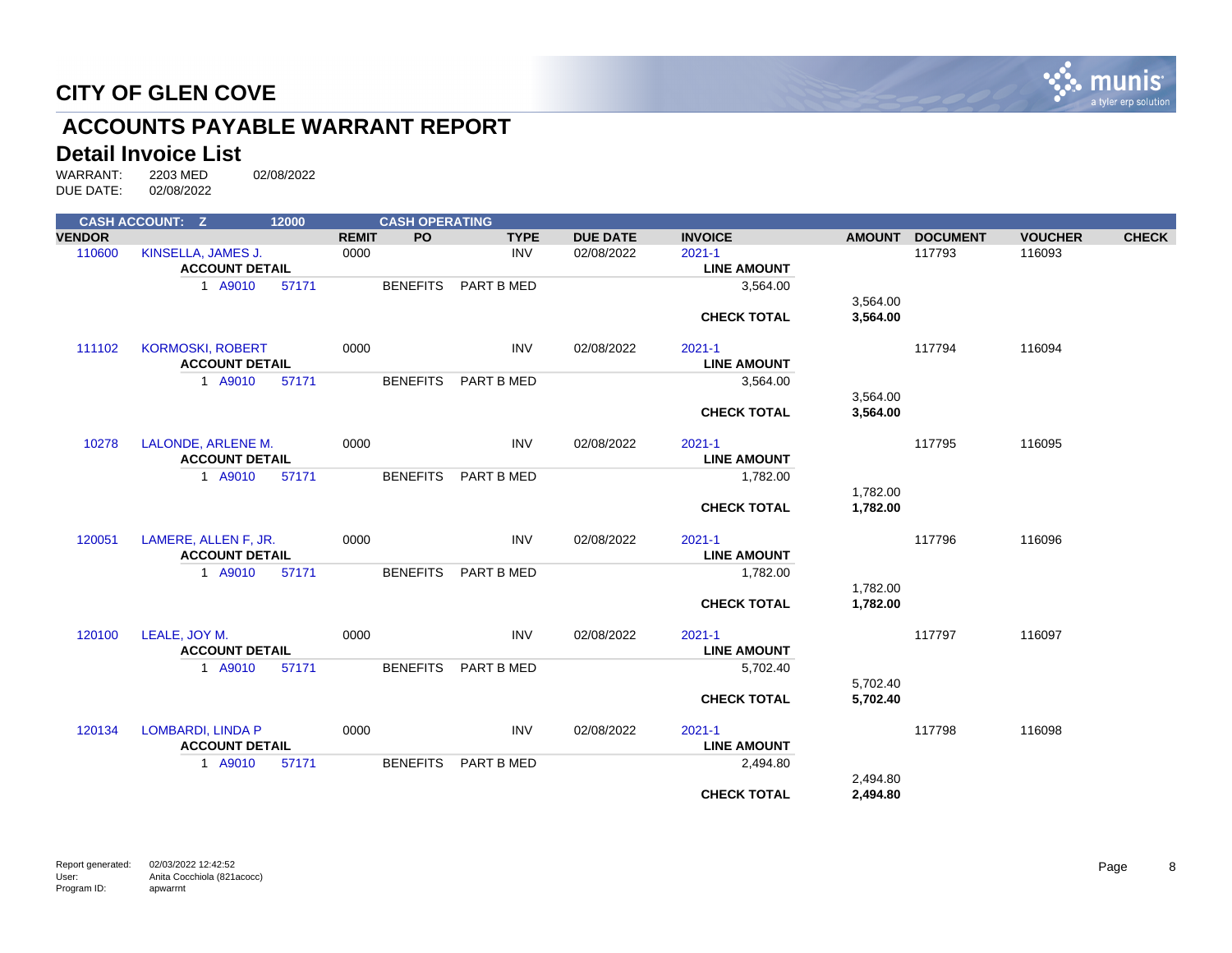

# **ACCOUNTS PAYABLE WARRANT REPORT**

# **Detail Invoice List**<br>WARRANT: 2203 MED

|               | <b>CASH ACCOUNT: Z</b> | 12000 |              | <b>CASH OPERATING</b> |             |                 |                    |               |                 |                |              |
|---------------|------------------------|-------|--------------|-----------------------|-------------|-----------------|--------------------|---------------|-----------------|----------------|--------------|
| <b>VENDOR</b> |                        |       | <b>REMIT</b> | <b>PO</b>             | <b>TYPE</b> | <b>DUE DATE</b> | <b>INVOICE</b>     | <b>AMOUNT</b> | <b>DOCUMENT</b> | <b>VOUCHER</b> | <b>CHECK</b> |
| 123490        | <b>LOVIGLIO, FRANK</b> |       | 0000         |                       | <b>INV</b>  | 02/08/2022      | $2021 - 1$         |               | 117799          | 116099         |              |
|               | <b>ACCOUNT DETAIL</b>  |       |              |                       |             |                 | <b>LINE AMOUNT</b> |               |                 |                |              |
|               | 1 A9010                | 57171 |              | <b>BENEFITS</b>       | PART B MED  |                 | 3,564.00           |               |                 |                |              |
|               |                        |       |              |                       |             |                 |                    | 3,564.00      |                 |                |              |
|               |                        |       |              |                       |             |                 | <b>CHECK TOTAL</b> | 3,564.00      |                 |                |              |
| 122401        | LUPINSKI, JOAN         |       | 0000         |                       | <b>INV</b>  | 02/08/2022      | $2021 - 1$         |               | 117800          | 116100         |              |
|               | <b>ACCOUNT DETAIL</b>  |       |              |                       |             |                 | <b>LINE AMOUNT</b> |               |                 |                |              |
|               | 1 A9010                | 57171 |              | <b>BENEFITS</b>       | PART B MED  |                 | 1,782.00           |               |                 |                |              |
|               |                        |       |              |                       |             |                 |                    | 1,782.00      |                 |                |              |
|               |                        |       |              |                       |             |                 | <b>CHECK TOTAL</b> | 1,782.00      |                 |                |              |
| 120012        | LUZYNSKI, ANNMARIE     |       | 0000         |                       | <b>INV</b>  | 02/08/2022      | $2021 - 1$         |               | 117801          | 116101         |              |
|               | <b>ACCOUNT DETAIL</b>  |       |              |                       |             |                 | <b>LINE AMOUNT</b> |               |                 |                |              |
|               | 1 A9010                | 57171 |              | <b>BENEFITS</b>       | PART B MED  |                 | 1,782.00           |               |                 |                |              |
|               |                        |       |              |                       |             |                 |                    | 1,782.00      |                 |                |              |
|               |                        |       |              |                       |             |                 | <b>CHECK TOTAL</b> | 1,782.00      |                 |                |              |
| 131000        | <b>MANERI, MARK</b>    |       | 0000         |                       | <b>INV</b>  | 02/08/2022      | $2021 - 1$         |               | 117802          | 116102         |              |
|               | <b>ACCOUNT DETAIL</b>  |       |              |                       |             |                 | <b>LINE AMOUNT</b> |               |                 |                |              |
|               | 1 A9010                | 57171 |              | <b>BENEFITS</b>       | PART B MED  |                 | 1,782.00           |               |                 |                |              |
|               |                        |       |              |                       |             |                 |                    | 1,782.00      |                 |                |              |
|               |                        |       |              |                       |             |                 | <b>CHECK TOTAL</b> | 1,782.00      |                 |                |              |
| 130781        | <b>MARINO, ROBERT</b>  |       | 0000         |                       | <b>INV</b>  | 02/08/2022      | $2021 - 1$         |               | 117804          | 116104         |              |
|               | <b>ACCOUNT DETAIL</b>  |       |              |                       |             |                 | <b>LINE AMOUNT</b> |               |                 |                |              |
|               | 1 A9010                | 57171 |              | <b>BENEFITS</b>       | PART B MED  |                 | 1,188.00           |               |                 |                |              |
|               |                        |       |              |                       |             |                 |                    | 1,188.00      |                 |                |              |
|               |                        |       |              |                       |             |                 | <b>CHECK TOTAL</b> | 1,188.00      |                 |                |              |
| 130770        | <b>MARINO, DONNA</b>   |       | 0000         |                       | <b>INV</b>  | 02/08/2022      | $2021 - 1$         |               | 117803          | 116103         |              |
|               | <b>ACCOUNT DETAIL</b>  |       |              |                       |             |                 | <b>LINE AMOUNT</b> |               |                 |                |              |
|               | 1 A9010                | 57171 |              | <b>BENEFITS</b>       | PART B MED  |                 | 891.00             |               |                 |                |              |
|               |                        |       |              |                       |             |                 |                    | 891.00        |                 |                |              |
|               |                        |       |              |                       |             |                 | <b>CHECK TOTAL</b> | 891.00        |                 |                |              |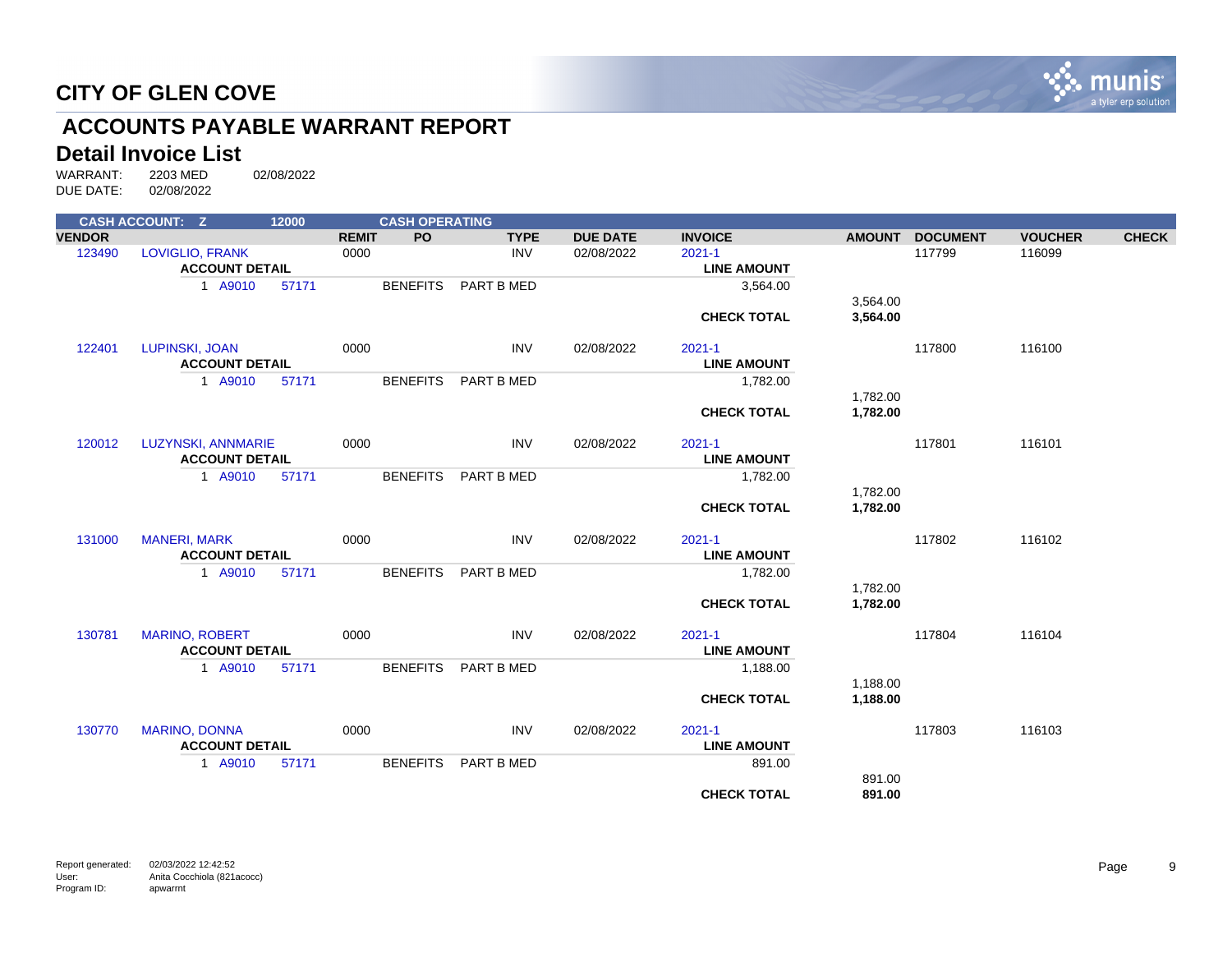

# **ACCOUNTS PAYABLE WARRANT REPORT**

# **Detail Invoice List**<br>WARRANT: 2203 MED

|               | <b>CASH ACCOUNT: Z</b>    | 12000 |                           | <b>CASH OPERATING</b> |                 |                    |               |                 |                |              |
|---------------|---------------------------|-------|---------------------------|-----------------------|-----------------|--------------------|---------------|-----------------|----------------|--------------|
| <b>VENDOR</b> |                           |       | <b>PO</b><br><b>REMIT</b> | <b>TYPE</b>           | <b>DUE DATE</b> | <b>INVOICE</b>     | <b>AMOUNT</b> | <b>DOCUMENT</b> | <b>VOUCHER</b> | <b>CHECK</b> |
| 131201        | <b>MARTINO, CORELY A</b>  |       | 0000                      | <b>INV</b>            | 02/08/2022      | $2021 - 1$         |               | 117805          | 116105         |              |
|               | <b>ACCOUNT DETAIL</b>     |       |                           |                       |                 | <b>LINE AMOUNT</b> |               |                 |                |              |
|               | 1 A9010                   | 57171 | <b>BENEFITS</b>           | PART B MED            |                 | 1,782.00           |               |                 |                |              |
|               |                           |       |                           |                       |                 |                    | 1,782.00      |                 |                |              |
|               |                           |       |                           |                       |                 | <b>CHECK TOTAL</b> | 1,782.00      |                 |                |              |
| 131413        | <b>MASONE, MARTIN</b>     |       | 0000                      | <b>INV</b>            | 02/08/2022      | $2021 - 1$         |               | 117806          | 116106         |              |
|               | <b>ACCOUNT DETAIL</b>     |       |                           |                       |                 | <b>LINE AMOUNT</b> |               |                 |                |              |
|               | 1 A9010                   | 57171 | <b>BENEFITS</b>           | PART B MED            |                 | 3,564.00           |               |                 |                |              |
|               |                           |       |                           |                       |                 |                    | 3,564.00      |                 |                |              |
|               |                           |       |                           |                       |                 | <b>CHECK TOTAL</b> | 3,564.00      |                 |                |              |
| 131450        | <b>MAZURICK, WALTER P</b> |       | 0000                      | <b>INV</b>            | 02/08/2022      | $2021 - 1$         |               | 117807          | 116107         |              |
|               | <b>ACCOUNT DETAIL</b>     |       |                           |                       |                 | <b>LINE AMOUNT</b> |               |                 |                |              |
|               | 1 A9010                   | 57171 | <b>BENEFITS</b>           | PART B MED            |                 | 3,267.00           |               |                 |                |              |
|               |                           |       |                           |                       |                 |                    | 3,267.00      |                 |                |              |
|               |                           |       |                           |                       |                 | <b>CHECK TOTAL</b> | 3,267.00      |                 |                |              |
| 130761        | McCALLA, DEBRA CANARI     |       | 0000                      | <b>INV</b>            | 02/08/2022      | $2021 - 1$         |               | 117808          | 116108         |              |
|               | <b>ACCOUNT DETAIL</b>     |       |                           |                       |                 | <b>LINE AMOUNT</b> |               |                 |                |              |
|               | 1 A9010                   | 57171 | <b>BENEFITS</b>           | PART B MED            |                 | 6,058.80           |               |                 |                |              |
|               |                           |       |                           |                       |                 |                    | 6,058.80      |                 |                |              |
|               |                           |       |                           |                       |                 | <b>CHECK TOTAL</b> | 6,058.80      |                 |                |              |
| 131600        | <b>McDOUGAL JOHN</b>      |       | 0000                      | <b>INV</b>            | 02/08/2022      | $2021 - 1$         |               | 117809          | 116109         |              |
|               | <b>ACCOUNT DETAIL</b>     |       |                           |                       |                 | <b>LINE AMOUNT</b> |               |                 |                |              |
|               | 1 A9010                   | 57171 | <b>BENEFITS</b>           | PART B MED            |                 | 3,564.00           |               |                 |                |              |
|               |                           |       |                           |                       |                 |                    | 3,564.00      |                 |                |              |
|               |                           |       |                           |                       |                 | <b>CHECK TOTAL</b> | 3,564.00      |                 |                |              |
| 131650        | McGUIRE, LILLIAN          |       | 0000                      | <b>INV</b>            | 02/08/2022      | $2021 - 1$         |               | 117810          | 116110         |              |
|               | <b>ACCOUNT DETAIL</b>     |       |                           |                       |                 | <b>LINE AMOUNT</b> |               |                 |                |              |
|               | 1 A9010                   | 57171 | <b>BENEFITS</b>           | PART B MED            |                 | 1,782.00           |               |                 |                |              |
|               |                           |       |                           |                       |                 |                    | 1,782.00      |                 |                |              |
|               |                           |       |                           |                       |                 | <b>CHECK TOTAL</b> | 1,782.00      |                 |                |              |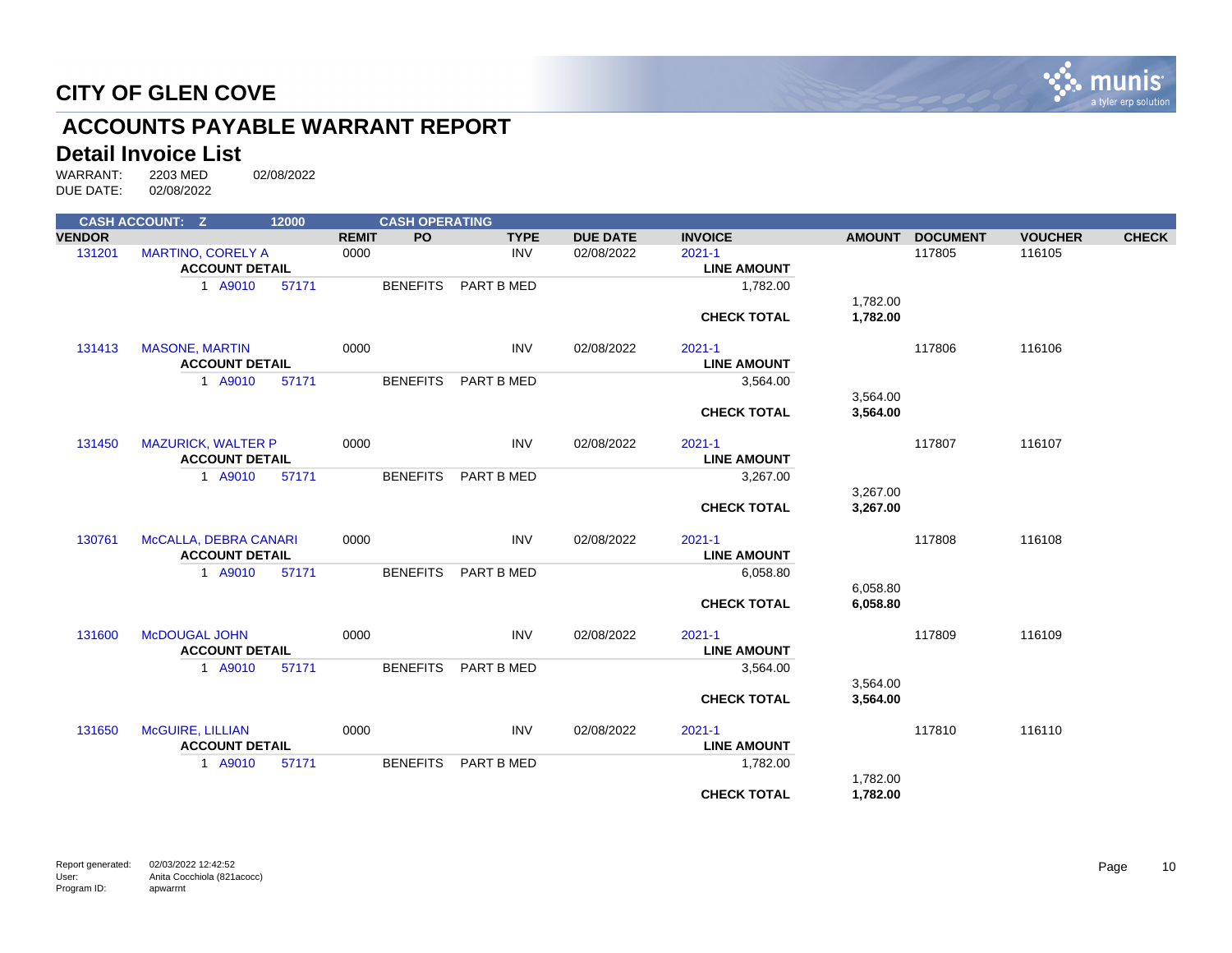

# **ACCOUNTS PAYABLE WARRANT REPORT**

# **Detail Invoice List**<br>WARRANT: 2203 MED

|               | <b>CASH ACCOUNT: Z</b>    | 12000 |              | <b>CASH OPERATING</b> |             |                 |                    |               |                 |                |              |
|---------------|---------------------------|-------|--------------|-----------------------|-------------|-----------------|--------------------|---------------|-----------------|----------------|--------------|
| <b>VENDOR</b> |                           |       | <b>REMIT</b> | <b>PO</b>             | <b>TYPE</b> | <b>DUE DATE</b> | <b>INVOICE</b>     | <b>AMOUNT</b> | <b>DOCUMENT</b> | <b>VOUCHER</b> | <b>CHECK</b> |
| 130215        | McNAUGHTON, G. NEIL       |       | 0000         |                       | <b>INV</b>  | 02/08/2022      | $2021 - 1$         |               | 117811          | 116111         |              |
|               | <b>ACCOUNT DETAIL</b>     |       |              |                       |             |                 | <b>LINE AMOUNT</b> |               |                 |                |              |
|               | 1 A9010                   | 57171 |              | <b>BENEFITS</b>       | PART B MED  |                 | 3,564.00           |               |                 |                |              |
|               |                           |       |              |                       |             |                 |                    | 3,564.00      |                 |                |              |
|               |                           |       |              |                       |             |                 | <b>CHECK TOTAL</b> | 3,564.00      |                 |                |              |
| 132290        | <b>MICELI, CONSTANCE</b>  |       | 0001         |                       | <b>INV</b>  | 02/08/2022      | $2021 - 1$         |               | 117812          | 116112         |              |
|               | <b>ACCOUNT DETAIL</b>     |       |              |                       |             |                 | <b>LINE AMOUNT</b> |               |                 |                |              |
|               | 1 A9010                   | 57171 |              | <b>BENEFITS</b>       | PART B MED  |                 | 1,782.00           |               |                 |                |              |
|               |                           |       |              |                       |             |                 |                    | 1,782.00      |                 |                |              |
|               |                           |       |              |                       |             |                 | <b>CHECK TOTAL</b> | 1,782.00      |                 |                |              |
| 130021        | MICHIE, RICHARD W. SR     |       | 0000         |                       | <b>INV</b>  | 02/08/2022      | $2021 - 1$         |               | 117813          | 116113         |              |
|               | <b>ACCOUNT DETAIL</b>     |       |              |                       |             |                 | <b>LINE AMOUNT</b> |               |                 |                |              |
|               | 1 A9010                   | 57171 |              | <b>BENEFITS</b>       | PART B MED  |                 | 2,821.50           |               |                 |                |              |
|               |                           |       |              |                       |             |                 |                    | 2,821.50      |                 |                |              |
|               |                           |       |              |                       |             |                 | <b>CHECK TOTAL</b> | 2,821.50      |                 |                |              |
| 10134         | MITCHELL, MARYANN         |       | 0000         |                       | <b>INV</b>  | 02/08/2022      | $2021 - 1$         |               | 117814          | 116114         |              |
|               | <b>ACCOUNT DETAIL</b>     |       |              |                       |             |                 | <b>LINE AMOUNT</b> |               |                 |                |              |
|               | 1 A9010                   | 57171 |              | <b>BENEFITS</b>       | PART B MED  |                 | 1,782.00           |               |                 |                |              |
|               |                           |       |              |                       |             |                 |                    | 1,782.00      |                 |                |              |
|               |                           |       |              |                       |             |                 | <b>CHECK TOTAL</b> | 1,782.00      |                 |                |              |
| 133401        | <b>MOORE, KENNETH</b>     |       | 0000         |                       | <b>INV</b>  | 02/08/2022      | $2021 - 1$         |               | 117815          | 116115         |              |
|               | <b>ACCOUNT DETAIL</b>     |       |              |                       |             |                 | <b>LINE AMOUNT</b> |               |                 |                |              |
|               | 1 A9010                   | 57171 |              | <b>BENEFITS</b>       | PART B MED  |                 | 3,742.80           |               |                 |                |              |
|               |                           |       |              |                       |             |                 |                    | 3,742.80      |                 |                |              |
|               |                           |       |              |                       |             |                 | <b>CHECK TOTAL</b> | 3,742.80      |                 |                |              |
| 130453        | <b>MORETTO, BARBARA A</b> |       | 0000         |                       | <b>INV</b>  | 02/08/2022      | $2021 - 1$         |               | 117816          | 116116         |              |
|               | <b>ACCOUNT DETAIL</b>     |       |              |                       |             |                 | <b>LINE AMOUNT</b> |               |                 |                |              |
|               | 1 A9010                   | 57171 |              | <b>BENEFITS</b>       | PART B MED  |                 | 3,564.00           |               |                 |                |              |
|               |                           |       |              |                       |             |                 |                    | 3,564.00      |                 |                |              |
|               |                           |       |              |                       |             |                 | <b>CHECK TOTAL</b> | 3,564.00      |                 |                |              |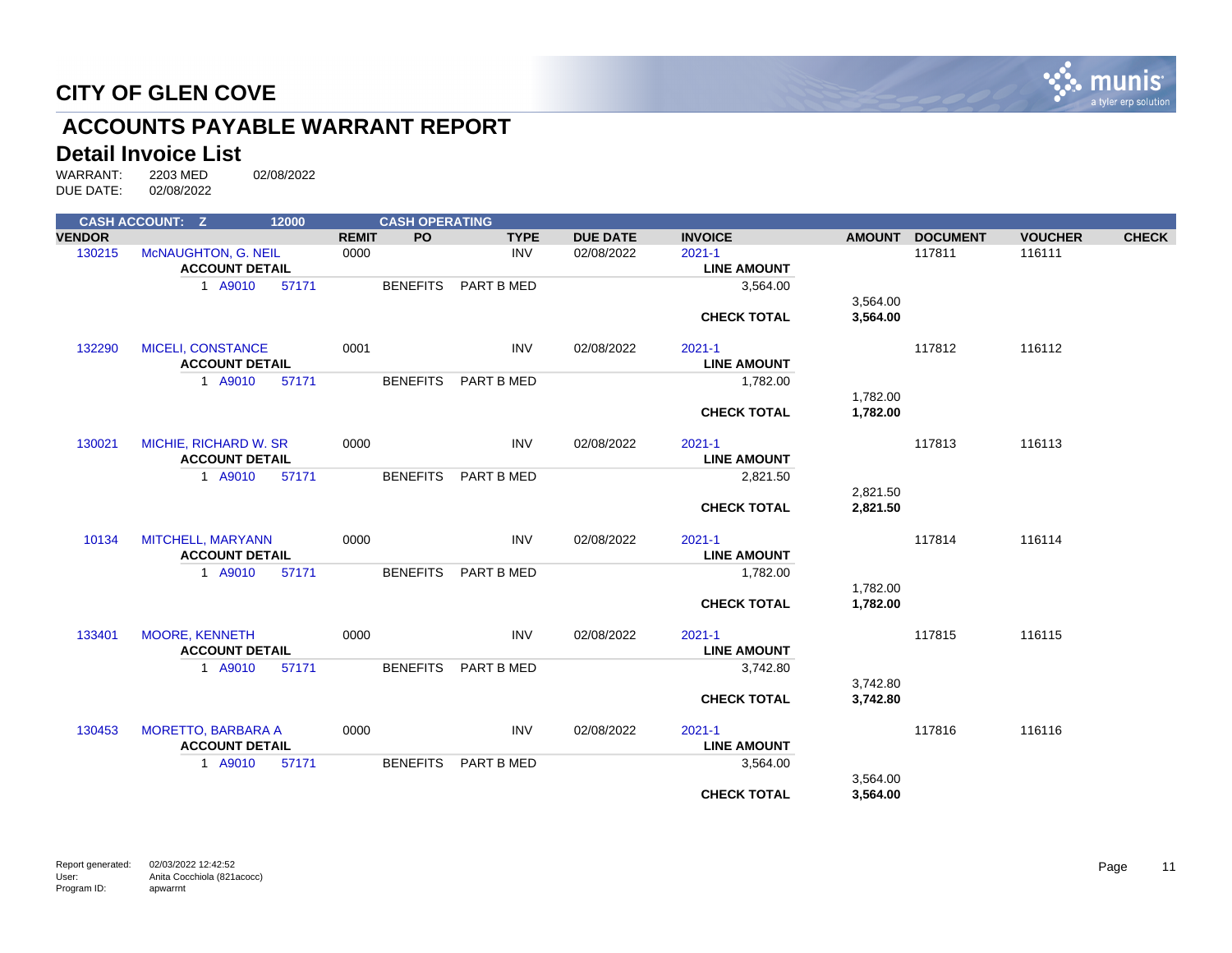

# **ACCOUNTS PAYABLE WARRANT REPORT**

# **Detail Invoice List**<br>WARRANT: 2203 MED

|               | <b>CASH ACCOUNT: Z</b>  | 12000 | <b>CASH OPERATING</b>     |             |                 |                    |               |                 |                |              |
|---------------|-------------------------|-------|---------------------------|-------------|-----------------|--------------------|---------------|-----------------|----------------|--------------|
| <b>VENDOR</b> |                         |       | <b>REMIT</b><br><b>PO</b> | <b>TYPE</b> | <b>DUE DATE</b> | <b>INVOICE</b>     | <b>AMOUNT</b> | <b>DOCUMENT</b> | <b>VOUCHER</b> | <b>CHECK</b> |
| 133605        | <b>MORRIS, PETER R</b>  |       | 0000                      | <b>INV</b>  | 02/08/2022      | $2021 - 1$         |               | 117817          | 116117         |              |
|               | <b>ACCOUNT DETAIL</b>   |       |                           |             |                 | <b>LINE AMOUNT</b> |               |                 |                |              |
|               | 1 A9010                 | 57171 | <b>BENEFITS</b>           | PART B MED  |                 | 3,564.00           |               |                 |                |              |
|               |                         |       |                           |             |                 |                    | 3,564.00      |                 |                |              |
|               |                         |       |                           |             |                 | <b>CHECK TOTAL</b> | 3,564.00      |                 |                |              |
|               |                         |       |                           |             |                 |                    |               |                 |                |              |
| 130213        | <b>MURRAY, JAMES G.</b> |       | 0000                      | <b>INV</b>  | 02/08/2022      | $2021 - 1$         |               | 117818          | 116118         |              |
|               | <b>ACCOUNT DETAIL</b>   |       |                           |             |                 | <b>LINE AMOUNT</b> |               |                 |                |              |
|               | 1 A9010                 | 57171 | <b>BENEFITS</b>           | PART B MED  |                 | 3,564.00           |               |                 |                |              |
|               |                         |       |                           |             |                 |                    | 3,564.00      |                 |                |              |
|               |                         |       |                           |             |                 | <b>CHECK TOTAL</b> | 3,564.00      |                 |                |              |
|               |                         |       |                           |             |                 |                    |               |                 |                |              |
| 144850        | NESKY, ROBERT J.        |       | 0000                      | <b>INV</b>  | 02/08/2022      | $2021 - 1$         |               | 117819          | 116119         |              |
|               | <b>ACCOUNT DETAIL</b>   |       |                           |             |                 | <b>LINE AMOUNT</b> |               |                 |                |              |
|               | 1 A9010                 | 57171 | <b>BENEFITS</b>           | PART B MED  |                 | 1,782.00           |               |                 |                |              |
|               |                         |       |                           |             |                 |                    | 1,782.00      |                 |                |              |
|               |                         |       |                           |             |                 | <b>CHECK TOTAL</b> | 1,782.00      |                 |                |              |
|               |                         |       |                           |             |                 |                    |               |                 |                |              |
| 141800        | NEWMAN, MICHAEL J.      |       | 0000                      | <b>INV</b>  | 02/08/2022      | $2021 - 1$         |               | 117820          | 116120         |              |
|               | <b>ACCOUNT DETAIL</b>   |       |                           |             |                 | <b>LINE AMOUNT</b> |               |                 |                |              |
|               | 1 A9010                 | 57171 | <b>BENEFITS</b>           | PART B MED  |                 | 1,782.00           |               |                 |                |              |
|               |                         |       |                           |             |                 |                    | 1,782.00      |                 |                |              |
|               |                         |       |                           |             |                 | <b>CHECK TOTAL</b> | 1,782.00      |                 |                |              |
|               |                         |       |                           |             |                 |                    |               |                 |                |              |
| 145021        | <b>NOWICKI, CAROL</b>   |       | 0000                      | <b>INV</b>  | 02/08/2022      | $2021 - 1$         |               | 117821          | 116121         |              |
|               | <b>ACCOUNT DETAIL</b>   |       |                           |             |                 | <b>LINE AMOUNT</b> |               |                 |                |              |
|               | 1 A9010                 | 57171 | <b>BENEFITS</b>           | PART B MED  |                 | 1,782.00           |               |                 |                |              |
|               |                         |       |                           |             |                 |                    | 1,782.00      |                 |                |              |
|               |                         |       |                           |             |                 | <b>CHECK TOTAL</b> | 1,782.00      |                 |                |              |
|               |                         |       |                           |             |                 |                    |               |                 |                |              |
| 150225        | O'BRIEN, HELENE M.      |       | 0000                      | <b>INV</b>  | 02/08/2022      | $2021 - 1$         |               | 117822          | 116122         |              |
|               | <b>ACCOUNT DETAIL</b>   |       |                           |             |                 | <b>LINE AMOUNT</b> |               |                 |                |              |
|               | 1 A9010                 | 57171 | <b>BENEFITS</b>           | PART B MED  |                 | 1,782.00           |               |                 |                |              |
|               |                         |       |                           |             |                 |                    | 1,782.00      |                 |                |              |
|               |                         |       |                           |             |                 | <b>CHECK TOTAL</b> | 1,782.00      |                 |                |              |
|               |                         |       |                           |             |                 |                    |               |                 |                |              |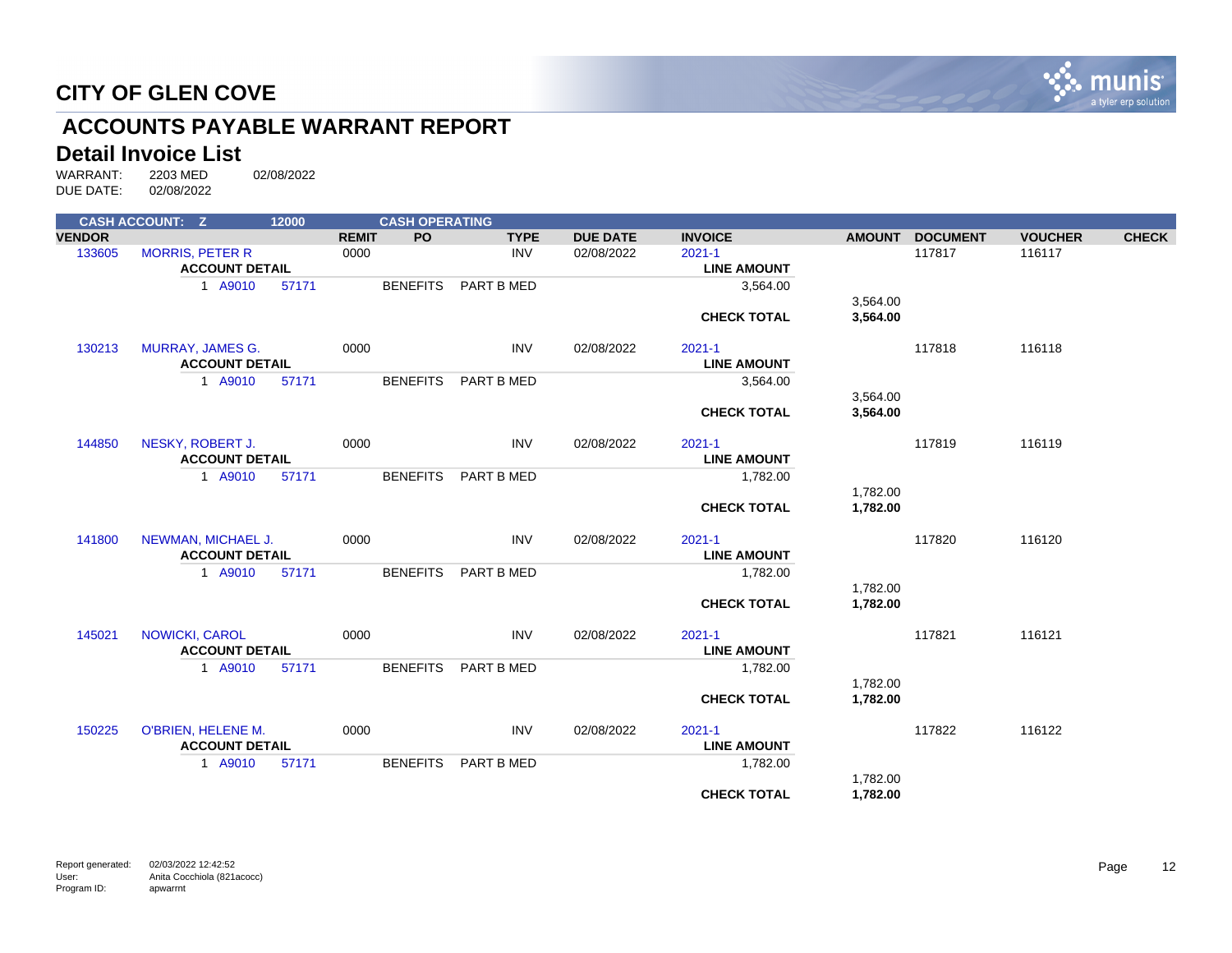

# **ACCOUNTS PAYABLE WARRANT REPORT**

# **Detail Invoice List**<br>WARRANT: 2203 MED

| <b>PO</b><br><b>VENDOR</b><br><b>REMIT</b><br><b>TYPE</b><br><b>DUE DATE</b><br><b>INVOICE</b><br><b>DOCUMENT</b><br><b>VOUCHER</b><br><b>AMOUNT</b><br>$2021 - 1$<br>117823<br>116123<br>150245<br><b>O'DELL, ARLENE</b><br>0000<br><b>INV</b><br>02/08/2022<br><b>ACCOUNT DETAIL</b><br><b>LINE AMOUNT</b><br><b>BENEFITS</b><br>1 A9010<br>57171<br>PART B MED<br>3,564.00<br>3,564.00<br><b>CHECK TOTAL</b><br>3,564.00<br>160505<br>PIETROFERE, NICHOLAS<br>0000<br><b>INV</b><br>02/08/2022<br>$2021 - 1$<br>117824<br>116124<br><b>ACCOUNT DETAIL</b><br><b>LINE AMOUNT</b><br>1 A9010<br><b>BENEFITS</b><br>57171<br>PART B MED<br>1,782.00<br>1,782.00<br><b>CHECK TOTAL</b><br>1,782.00<br><b>INV</b><br>$2021 - 1$<br>117825<br>116125<br>170051<br><b>QUINN, GERALD</b><br>0000<br>02/08/2022<br><b>ACCOUNT DETAIL</b><br><b>LINE AMOUNT</b><br><b>BENEFITS</b><br>3,564.00<br>1 A9010<br>57171<br>PART B MED<br>3,564.00<br>3,564.00<br><b>CHECK TOTAL</b><br><b>RENALDO, JOHN WILLIAM</b><br><b>INV</b><br>$2021 - 1$<br>117826<br>116126<br>180601<br>0000<br>02/08/2022<br><b>ACCOUNT DETAIL</b><br><b>LINE AMOUNT</b><br>1 A9010<br><b>BENEFITS</b><br>PART B MED<br>3,564.00<br>57171<br>3,564.00<br>3,564.00<br><b>CHECK TOTAL</b><br>180695<br><b>ROGALSKI, JOHN</b><br>0000<br><b>INV</b><br>02/08/2022<br>$2021 - 1$<br>117827<br>116127<br><b>ACCOUNT DETAIL</b><br><b>LINE AMOUNT</b><br>1 A9010<br><b>BENEFITS</b><br>PART B MED<br>1,782.00<br>57171<br>1,782.00<br>1,782.00<br><b>CHECK TOTAL</b><br><b>INV</b><br>10774<br><b>RUSSO, ROSALIE</b><br>0000<br>$2021 - 1$<br>117828<br>116128<br>02/08/2022<br><b>ACCOUNT DETAIL</b><br><b>LINE AMOUNT</b><br>1 A9010<br>57171<br><b>BENEFITS</b><br>PART B MED<br>1,782.00<br>1,782.00<br><b>CHECK TOTAL</b><br>1,782.00 | <b>CASH ACCOUNT: Z</b> | 12000 | <b>CASH OPERATING</b> |  |  |  |              |
|----------------------------------------------------------------------------------------------------------------------------------------------------------------------------------------------------------------------------------------------------------------------------------------------------------------------------------------------------------------------------------------------------------------------------------------------------------------------------------------------------------------------------------------------------------------------------------------------------------------------------------------------------------------------------------------------------------------------------------------------------------------------------------------------------------------------------------------------------------------------------------------------------------------------------------------------------------------------------------------------------------------------------------------------------------------------------------------------------------------------------------------------------------------------------------------------------------------------------------------------------------------------------------------------------------------------------------------------------------------------------------------------------------------------------------------------------------------------------------------------------------------------------------------------------------------------------------------------------------------------------------------------------------------------------------------------------------------------------------------------------------------------------------------------------|------------------------|-------|-----------------------|--|--|--|--------------|
|                                                                                                                                                                                                                                                                                                                                                                                                                                                                                                                                                                                                                                                                                                                                                                                                                                                                                                                                                                                                                                                                                                                                                                                                                                                                                                                                                                                                                                                                                                                                                                                                                                                                                                                                                                                                    |                        |       |                       |  |  |  | <b>CHECK</b> |
|                                                                                                                                                                                                                                                                                                                                                                                                                                                                                                                                                                                                                                                                                                                                                                                                                                                                                                                                                                                                                                                                                                                                                                                                                                                                                                                                                                                                                                                                                                                                                                                                                                                                                                                                                                                                    |                        |       |                       |  |  |  |              |
|                                                                                                                                                                                                                                                                                                                                                                                                                                                                                                                                                                                                                                                                                                                                                                                                                                                                                                                                                                                                                                                                                                                                                                                                                                                                                                                                                                                                                                                                                                                                                                                                                                                                                                                                                                                                    |                        |       |                       |  |  |  |              |
|                                                                                                                                                                                                                                                                                                                                                                                                                                                                                                                                                                                                                                                                                                                                                                                                                                                                                                                                                                                                                                                                                                                                                                                                                                                                                                                                                                                                                                                                                                                                                                                                                                                                                                                                                                                                    |                        |       |                       |  |  |  |              |
|                                                                                                                                                                                                                                                                                                                                                                                                                                                                                                                                                                                                                                                                                                                                                                                                                                                                                                                                                                                                                                                                                                                                                                                                                                                                                                                                                                                                                                                                                                                                                                                                                                                                                                                                                                                                    |                        |       |                       |  |  |  |              |
|                                                                                                                                                                                                                                                                                                                                                                                                                                                                                                                                                                                                                                                                                                                                                                                                                                                                                                                                                                                                                                                                                                                                                                                                                                                                                                                                                                                                                                                                                                                                                                                                                                                                                                                                                                                                    |                        |       |                       |  |  |  |              |
|                                                                                                                                                                                                                                                                                                                                                                                                                                                                                                                                                                                                                                                                                                                                                                                                                                                                                                                                                                                                                                                                                                                                                                                                                                                                                                                                                                                                                                                                                                                                                                                                                                                                                                                                                                                                    |                        |       |                       |  |  |  |              |
|                                                                                                                                                                                                                                                                                                                                                                                                                                                                                                                                                                                                                                                                                                                                                                                                                                                                                                                                                                                                                                                                                                                                                                                                                                                                                                                                                                                                                                                                                                                                                                                                                                                                                                                                                                                                    |                        |       |                       |  |  |  |              |
|                                                                                                                                                                                                                                                                                                                                                                                                                                                                                                                                                                                                                                                                                                                                                                                                                                                                                                                                                                                                                                                                                                                                                                                                                                                                                                                                                                                                                                                                                                                                                                                                                                                                                                                                                                                                    |                        |       |                       |  |  |  |              |
|                                                                                                                                                                                                                                                                                                                                                                                                                                                                                                                                                                                                                                                                                                                                                                                                                                                                                                                                                                                                                                                                                                                                                                                                                                                                                                                                                                                                                                                                                                                                                                                                                                                                                                                                                                                                    |                        |       |                       |  |  |  |              |
|                                                                                                                                                                                                                                                                                                                                                                                                                                                                                                                                                                                                                                                                                                                                                                                                                                                                                                                                                                                                                                                                                                                                                                                                                                                                                                                                                                                                                                                                                                                                                                                                                                                                                                                                                                                                    |                        |       |                       |  |  |  |              |
|                                                                                                                                                                                                                                                                                                                                                                                                                                                                                                                                                                                                                                                                                                                                                                                                                                                                                                                                                                                                                                                                                                                                                                                                                                                                                                                                                                                                                                                                                                                                                                                                                                                                                                                                                                                                    |                        |       |                       |  |  |  |              |
|                                                                                                                                                                                                                                                                                                                                                                                                                                                                                                                                                                                                                                                                                                                                                                                                                                                                                                                                                                                                                                                                                                                                                                                                                                                                                                                                                                                                                                                                                                                                                                                                                                                                                                                                                                                                    |                        |       |                       |  |  |  |              |
|                                                                                                                                                                                                                                                                                                                                                                                                                                                                                                                                                                                                                                                                                                                                                                                                                                                                                                                                                                                                                                                                                                                                                                                                                                                                                                                                                                                                                                                                                                                                                                                                                                                                                                                                                                                                    |                        |       |                       |  |  |  |              |
|                                                                                                                                                                                                                                                                                                                                                                                                                                                                                                                                                                                                                                                                                                                                                                                                                                                                                                                                                                                                                                                                                                                                                                                                                                                                                                                                                                                                                                                                                                                                                                                                                                                                                                                                                                                                    |                        |       |                       |  |  |  |              |
|                                                                                                                                                                                                                                                                                                                                                                                                                                                                                                                                                                                                                                                                                                                                                                                                                                                                                                                                                                                                                                                                                                                                                                                                                                                                                                                                                                                                                                                                                                                                                                                                                                                                                                                                                                                                    |                        |       |                       |  |  |  |              |
|                                                                                                                                                                                                                                                                                                                                                                                                                                                                                                                                                                                                                                                                                                                                                                                                                                                                                                                                                                                                                                                                                                                                                                                                                                                                                                                                                                                                                                                                                                                                                                                                                                                                                                                                                                                                    |                        |       |                       |  |  |  |              |
|                                                                                                                                                                                                                                                                                                                                                                                                                                                                                                                                                                                                                                                                                                                                                                                                                                                                                                                                                                                                                                                                                                                                                                                                                                                                                                                                                                                                                                                                                                                                                                                                                                                                                                                                                                                                    |                        |       |                       |  |  |  |              |
|                                                                                                                                                                                                                                                                                                                                                                                                                                                                                                                                                                                                                                                                                                                                                                                                                                                                                                                                                                                                                                                                                                                                                                                                                                                                                                                                                                                                                                                                                                                                                                                                                                                                                                                                                                                                    |                        |       |                       |  |  |  |              |
|                                                                                                                                                                                                                                                                                                                                                                                                                                                                                                                                                                                                                                                                                                                                                                                                                                                                                                                                                                                                                                                                                                                                                                                                                                                                                                                                                                                                                                                                                                                                                                                                                                                                                                                                                                                                    |                        |       |                       |  |  |  |              |
|                                                                                                                                                                                                                                                                                                                                                                                                                                                                                                                                                                                                                                                                                                                                                                                                                                                                                                                                                                                                                                                                                                                                                                                                                                                                                                                                                                                                                                                                                                                                                                                                                                                                                                                                                                                                    |                        |       |                       |  |  |  |              |
|                                                                                                                                                                                                                                                                                                                                                                                                                                                                                                                                                                                                                                                                                                                                                                                                                                                                                                                                                                                                                                                                                                                                                                                                                                                                                                                                                                                                                                                                                                                                                                                                                                                                                                                                                                                                    |                        |       |                       |  |  |  |              |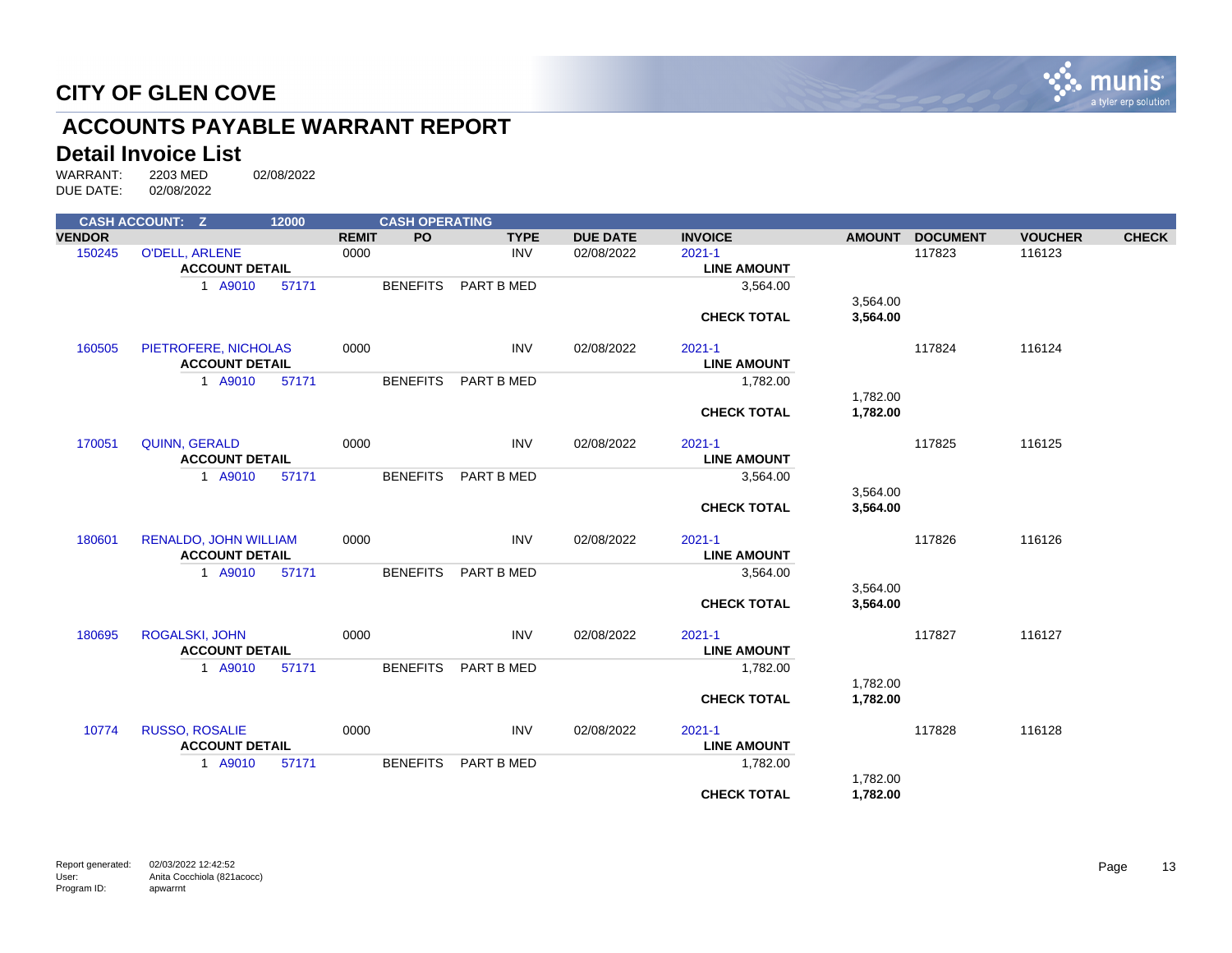

# **ACCOUNTS PAYABLE WARRANT REPORT**

# **Detail Invoice List**<br>WARRANT: 2203 MED

|               | <b>CASH ACCOUNT: Z</b>                   |                       | 12000 |              | <b>CASH OPERATING</b> |             |                 |                                  |                    |                 |                |              |  |
|---------------|------------------------------------------|-----------------------|-------|--------------|-----------------------|-------------|-----------------|----------------------------------|--------------------|-----------------|----------------|--------------|--|
| <b>VENDOR</b> |                                          |                       |       | <b>REMIT</b> | <b>PO</b>             | <b>TYPE</b> | <b>DUE DATE</b> | <b>INVOICE</b>                   | <b>AMOUNT</b>      | <b>DOCUMENT</b> | <b>VOUCHER</b> | <b>CHECK</b> |  |
| 190666        | SAPUTO, BICE A.<br><b>ACCOUNT DETAIL</b> |                       |       | 0000         |                       | <b>INV</b>  | 02/08/2022      | $2021 - 1$<br><b>LINE AMOUNT</b> |                    | 117829          | 116129         |              |  |
|               |                                          | 1 A9010               | 57171 |              | <b>BENEFITS</b>       | PART B MED  |                 | 1,782.00                         |                    |                 |                |              |  |
|               |                                          |                       |       |              |                       |             |                 |                                  | 1,782.00           |                 |                |              |  |
|               |                                          |                       |       |              |                       |             |                 | <b>CHECK TOTAL</b>               | 1,782.00           |                 |                |              |  |
| 190800        | <b>SCHUTT, GLENN</b>                     |                       |       | 0000         |                       | <b>INV</b>  | 02/08/2022      | $2021 - 1$                       |                    | 117830          | 116130         |              |  |
|               | <b>ACCOUNT DETAIL</b>                    |                       |       |              |                       |             |                 | <b>LINE AMOUNT</b>               |                    |                 |                |              |  |
|               |                                          | 1 A9010               | 57171 |              | <b>BENEFITS</b>       | PART B MED  |                 | 3,564.00                         |                    |                 |                |              |  |
|               |                                          |                       |       |              |                       |             |                 |                                  | 3,564.00           |                 |                |              |  |
|               |                                          |                       |       |              |                       |             |                 | <b>CHECK TOTAL</b>               | 3,564.00           |                 |                |              |  |
| 191395        | SHIELDS, WILLIAM G.                      |                       |       | 0000         |                       | <b>INV</b>  | 02/08/2022      | $2021 - 1$                       |                    | 117831          | 116131         |              |  |
|               | <b>ACCOUNT DETAIL</b>                    |                       |       |              |                       |             |                 | <b>LINE AMOUNT</b>               |                    |                 |                |              |  |
|               |                                          | 1 A9010               | 57171 |              | <b>BENEFITS</b>       | PART B MED  |                 | 4,276.80                         |                    |                 |                |              |  |
|               |                                          |                       |       |              |                       |             |                 |                                  | 4,276.80           |                 |                |              |  |
|               |                                          |                       |       |              |                       |             |                 | <b>CHECK TOTAL</b>               | 4,276.80           |                 |                |              |  |
| 192201        | SOROCENSKI, BENJAMIN                     |                       |       | 0000         |                       | <b>INV</b>  | 02/08/2022      | $2021 - 1$                       |                    | 117832          | 116132         |              |  |
|               | <b>ACCOUNT DETAIL</b>                    |                       |       |              |                       |             |                 | <b>LINE AMOUNT</b>               |                    |                 |                |              |  |
|               |                                          | 1 A9010               | 57171 |              | <b>BENEFITS</b>       | PART B MED  |                 | 3,564.00                         |                    |                 |                |              |  |
|               |                                          |                       |       |              |                       |             |                 |                                  | 3,564.00           |                 |                |              |  |
|               |                                          |                       |       |              |                       |             |                 | <b>CHECK TOTAL</b>               | 3,564.00           |                 |                |              |  |
| 192630        | <b>SPINELLO, REGINALD</b>                |                       |       | 0000         |                       | <b>INV</b>  | 02/08/2022      | $2021 - 1$                       |                    | 117833          | 116133         |              |  |
|               | <b>ACCOUNT DETAIL</b>                    |                       |       |              |                       |             |                 | <b>LINE AMOUNT</b>               |                    |                 |                |              |  |
|               |                                          | 1 A9010               | 57171 |              | <b>BENEFITS</b>       | PART B MED  |                 | 1,782.00                         |                    |                 |                |              |  |
|               |                                          |                       |       |              |                       |             |                 |                                  | 1,782.00           |                 |                |              |  |
|               |                                          |                       |       |              |                       |             |                 | <b>CHECK TOTAL</b>               | 1,782.00           |                 |                |              |  |
| 190805        | <b>STEMCOSKY, LOIS</b>                   |                       |       | 0000         |                       | <b>INV</b>  | 02/08/2022      | $2021 - 1$                       |                    | 117834          | 116134         |              |  |
|               |                                          | <b>ACCOUNT DETAIL</b> |       |              |                       |             |                 |                                  | <b>LINE AMOUNT</b> |                 |                |              |  |
|               |                                          | 1 A9010               | 57171 |              | <b>BENEFITS</b>       | PART B MED  |                 | 4,633.20                         |                    |                 |                |              |  |
|               |                                          |                       |       |              |                       |             |                 |                                  | 4,633.20           |                 |                |              |  |
|               |                                          |                       |       |              |                       |             |                 | <b>CHECK TOTAL</b>               | 4,633.20           |                 |                |              |  |
|               |                                          |                       |       |              |                       |             |                 |                                  |                    |                 |                |              |  |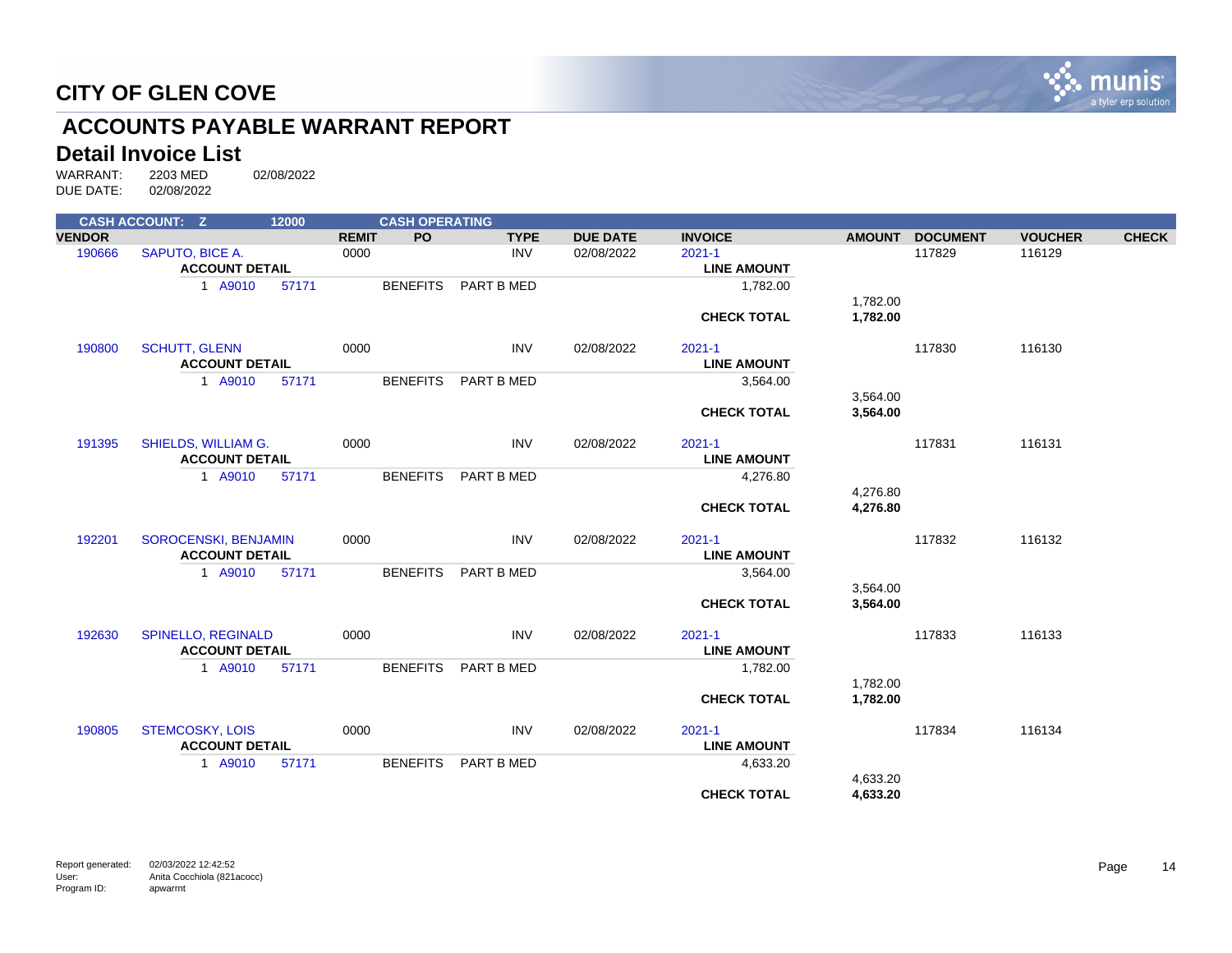

# **ACCOUNTS PAYABLE WARRANT REPORT**

# **Detail Invoice List**<br>WARRANT: 2203 MED

|               | <b>CASH ACCOUNT: Z</b>     | 12000                 |              | <b>CASH OPERATING</b> |             |                 |                    |               |                 |                    |              |  |  |
|---------------|----------------------------|-----------------------|--------------|-----------------------|-------------|-----------------|--------------------|---------------|-----------------|--------------------|--------------|--|--|
| <b>VENDOR</b> |                            |                       | <b>REMIT</b> | <b>PO</b>             | <b>TYPE</b> | <b>DUE DATE</b> | <b>INVOICE</b>     | <b>AMOUNT</b> | <b>DOCUMENT</b> | <b>VOUCHER</b>     | <b>CHECK</b> |  |  |
| 193750        | STEPKOWSKI, NANCY M.       |                       | 0000         |                       | <b>INV</b>  | 02/08/2022      | $2021 - 1$         |               | 117835          | 116135             |              |  |  |
|               | <b>ACCOUNT DETAIL</b>      |                       |              |                       |             |                 | <b>LINE AMOUNT</b> |               |                 |                    |              |  |  |
|               | 1 A9010                    | 57171                 |              | <b>BENEFITS</b>       | PART B MED  |                 | 3,564.00           |               |                 |                    |              |  |  |
|               |                            |                       |              |                       |             |                 |                    | 3,564.00      |                 |                    |              |  |  |
|               |                            |                       |              |                       |             |                 | <b>CHECK TOTAL</b> | 3,564.00      |                 |                    |              |  |  |
| 193501        | STONE, KAREN A.            |                       | 0000         |                       | <b>INV</b>  | 02/08/2022      | $2021 - 1$         |               | 117836          | 116136             |              |  |  |
|               | <b>ACCOUNT DETAIL</b>      |                       |              |                       |             |                 | <b>LINE AMOUNT</b> |               |                 |                    |              |  |  |
|               | 1 A9010                    | 57171                 |              | <b>BENEFITS</b>       | PART B MED  |                 | 1,782.00           |               |                 |                    |              |  |  |
|               |                            |                       |              |                       |             |                 |                    | 1,782.00      |                 |                    |              |  |  |
|               |                            |                       |              |                       |             |                 | <b>CHECK TOTAL</b> | 1,782.00      |                 |                    |              |  |  |
| 193643        | <b>SUCHARSKI, THERESA</b>  |                       | 0000         |                       | <b>INV</b>  | 02/08/2022      | $2021 - 1$         |               | 117837          | 116137             |              |  |  |
|               | <b>ACCOUNT DETAIL</b>      |                       |              |                       |             |                 | <b>LINE AMOUNT</b> |               |                 |                    |              |  |  |
|               | 1 A9010                    | 57171                 |              | <b>BENEFITS</b>       | PART B MED  |                 | 1,782.00           |               |                 |                    |              |  |  |
|               |                            |                       |              |                       |             |                 |                    | 1,782.00      |                 |                    |              |  |  |
|               |                            |                       |              |                       |             |                 | <b>CHECK TOTAL</b> | 1,782.00      |                 |                    |              |  |  |
| 201145        | <b>TARANTO, CAMILLE D.</b> |                       | 0000         |                       | <b>INV</b>  | 02/08/2022      | $2021 - 1$         |               | 117838          | 116138             |              |  |  |
|               | <b>ACCOUNT DETAIL</b>      |                       |              |                       |             |                 | <b>LINE AMOUNT</b> |               |                 |                    |              |  |  |
|               | 1 A9010                    | 57171                 |              | <b>BENEFITS</b>       | PART B MED  |                 | 1,437.00           |               |                 |                    |              |  |  |
|               |                            |                       |              |                       |             |                 |                    | 1,437.00      |                 |                    |              |  |  |
|               |                            |                       |              |                       |             |                 | <b>CHECK TOTAL</b> | 1,437.00      |                 |                    |              |  |  |
| 200600        | <b>TELESE, ANGELO</b>      |                       | 0000         |                       | <b>INV</b>  | 02/08/2022      | $2021 - 1$         |               | 117839          | 116139             |              |  |  |
|               | <b>ACCOUNT DETAIL</b>      |                       |              |                       |             |                 | <b>LINE AMOUNT</b> |               |                 |                    |              |  |  |
|               | 1 A9010                    | 57171                 |              | <b>BENEFITS</b>       | PART B MED  |                 | 742.50             |               |                 |                    |              |  |  |
|               |                            |                       |              |                       |             |                 |                    | 742.50        |                 |                    |              |  |  |
|               |                            |                       |              |                       |             |                 | <b>CHECK TOTAL</b> | 742.50        |                 |                    |              |  |  |
| 220470        | <b>VAN HORN, LUCY</b>      |                       | 0000         |                       | <b>INV</b>  | 02/08/2022      | $2021 - 1$         |               | 117840          | 116140             |              |  |  |
|               |                            | <b>ACCOUNT DETAIL</b> |              |                       |             |                 |                    |               |                 | <b>LINE AMOUNT</b> |              |  |  |
|               | 1 A9010                    | 57171                 |              | <b>BENEFITS</b>       | PART B MED  |                 | 3,564.00           |               |                 |                    |              |  |  |
|               |                            |                       |              |                       |             |                 |                    | 3,564.00      |                 |                    |              |  |  |
|               |                            |                       |              |                       |             |                 | <b>CHECK TOTAL</b> | 3,564.00      |                 |                    |              |  |  |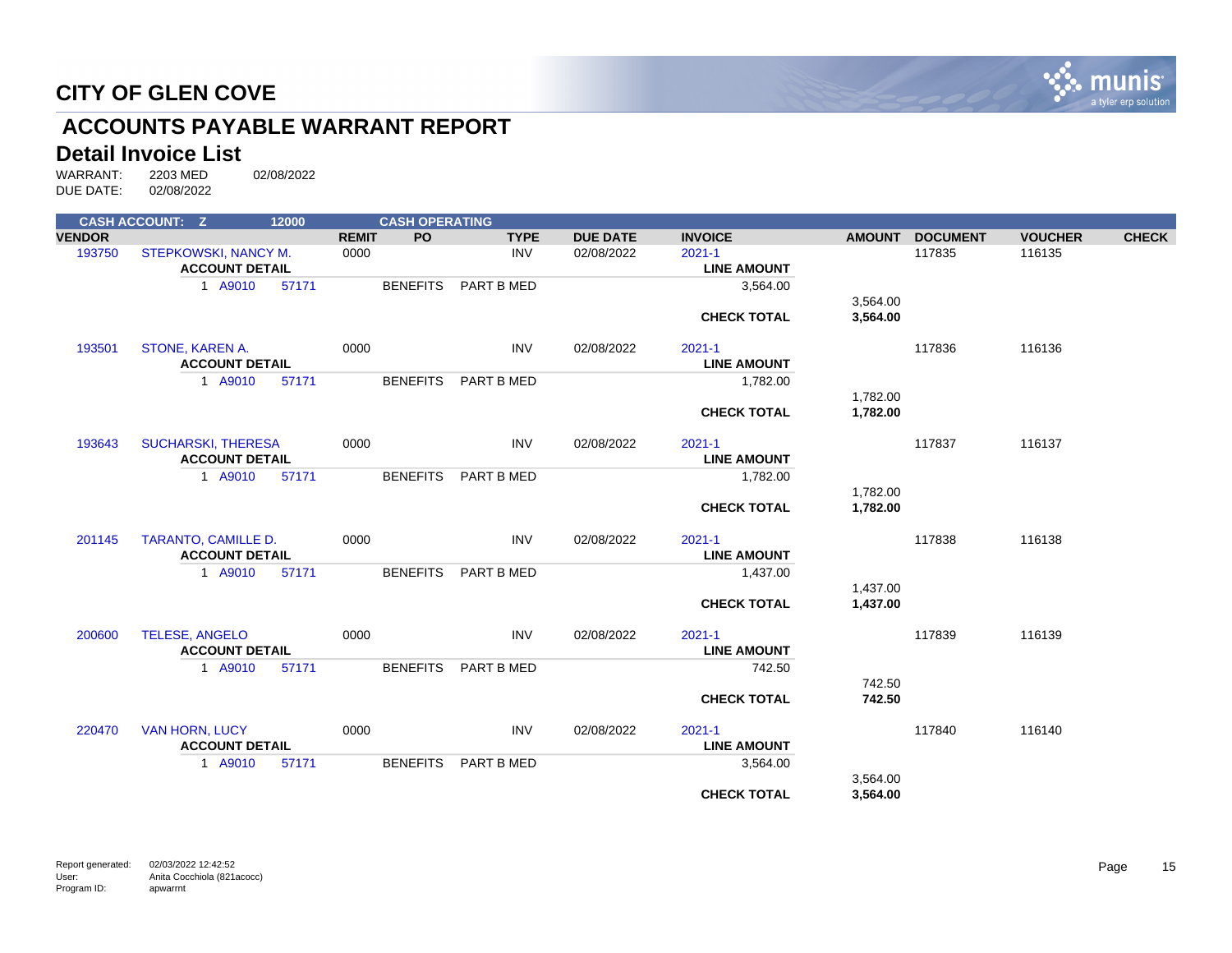

# **ACCOUNTS PAYABLE WARRANT REPORT**

# **Detail Invoice List**<br>WARRANT: 2203 MED

|               | <b>CASH ACCOUNT: Z</b>   | 12000 |              | <b>CASH OPERATING</b> |                             |                 |                    |               |                 |                |              |
|---------------|--------------------------|-------|--------------|-----------------------|-----------------------------|-----------------|--------------------|---------------|-----------------|----------------|--------------|
| <b>VENDOR</b> |                          |       | <b>REMIT</b> | <b>PO</b>             | <b>TYPE</b>                 | <b>DUE DATE</b> | <b>INVOICE</b>     | <b>AMOUNT</b> | <b>DOCUMENT</b> | <b>VOUCHER</b> | <b>CHECK</b> |
| 220800        | <b>VETRONE, STEPHEN</b>  |       | 0000         |                       | <b>INV</b>                  | 02/08/2022      | $2021 - 1$         |               | 117841          | 116141         |              |
|               | <b>ACCOUNT DETAIL</b>    |       |              |                       |                             |                 | <b>LINE AMOUNT</b> |               |                 |                |              |
|               | 1 A9010                  | 57171 |              | <b>BENEFITS</b>       | PART B MED                  |                 | 1,782.00           |               |                 |                |              |
|               |                          |       |              |                       |                             |                 |                    | 1,782.00      |                 |                |              |
|               |                          |       |              |                       |                             |                 | <b>CHECK TOTAL</b> | 1,782.00      |                 |                |              |
| 220140        | <b>VOTINO, PAT</b>       |       | 0000         |                       | <b>INV</b>                  | 02/08/2022      | $2021 - 1$         |               | 117842          | 116142         |              |
|               | <b>ACCOUNT DETAIL</b>    |       |              |                       |                             |                 | <b>LINE AMOUNT</b> |               |                 |                |              |
|               | 1 A9010                  | 57171 |              | <b>BENEFITS</b>       | PART B MED                  |                 | 3,564.00           |               |                 |                |              |
|               |                          |       |              |                       |                             |                 |                    | 3,564.00      |                 |                |              |
|               |                          |       |              |                       |                             |                 | <b>CHECK TOTAL</b> | 3,564.00      |                 |                |              |
| 230333        | WILLETT-FISHER, EVELY    |       | 0000         |                       | <b>INV</b>                  | 02/08/2022      | $2021 - 1$         |               | 117843          | 116143         |              |
|               | <b>ACCOUNT DETAIL</b>    |       |              |                       |                             |                 | <b>LINE AMOUNT</b> |               |                 |                |              |
|               | 1 A9010                  | 57171 |              | <b>BENEFITS</b>       | PART B MED                  |                 | 3,564.00           |               |                 |                |              |
|               |                          |       |              |                       |                             |                 |                    | 3,564.00      |                 |                |              |
|               |                          |       |              |                       |                             |                 | <b>CHECK TOTAL</b> | 3,564.00      |                 |                |              |
| 250050        | <b>YEOMANS, PATRICIA</b> |       | 0000         |                       | <b>INV</b>                  | 02/08/2022      | $2021 - 1$         |               | 117844          | 116144         |              |
|               | <b>ACCOUNT DETAIL</b>    |       |              |                       |                             |                 | <b>LINE AMOUNT</b> |               |                 |                |              |
|               | 1 A9010                  | 57171 |              | <b>BENEFITS</b>       | PART B MED                  |                 | 1,782.00           |               |                 |                |              |
|               |                          |       |              |                       |                             |                 |                    | 1,782.00      |                 |                |              |
|               |                          |       |              |                       |                             |                 | <b>CHECK TOTAL</b> | 1,782.00      |                 |                |              |
| 88            | <b>INVOICES</b>          |       |              |                       | <b>WARRANT TOTAL</b>        |                 | 229,950.00         | 229,950.00    |                 |                |              |
|               |                          |       |              |                       | <b>CASH ACCOUNT BALANCE</b> |                 |                    | 0.00          |                 |                |              |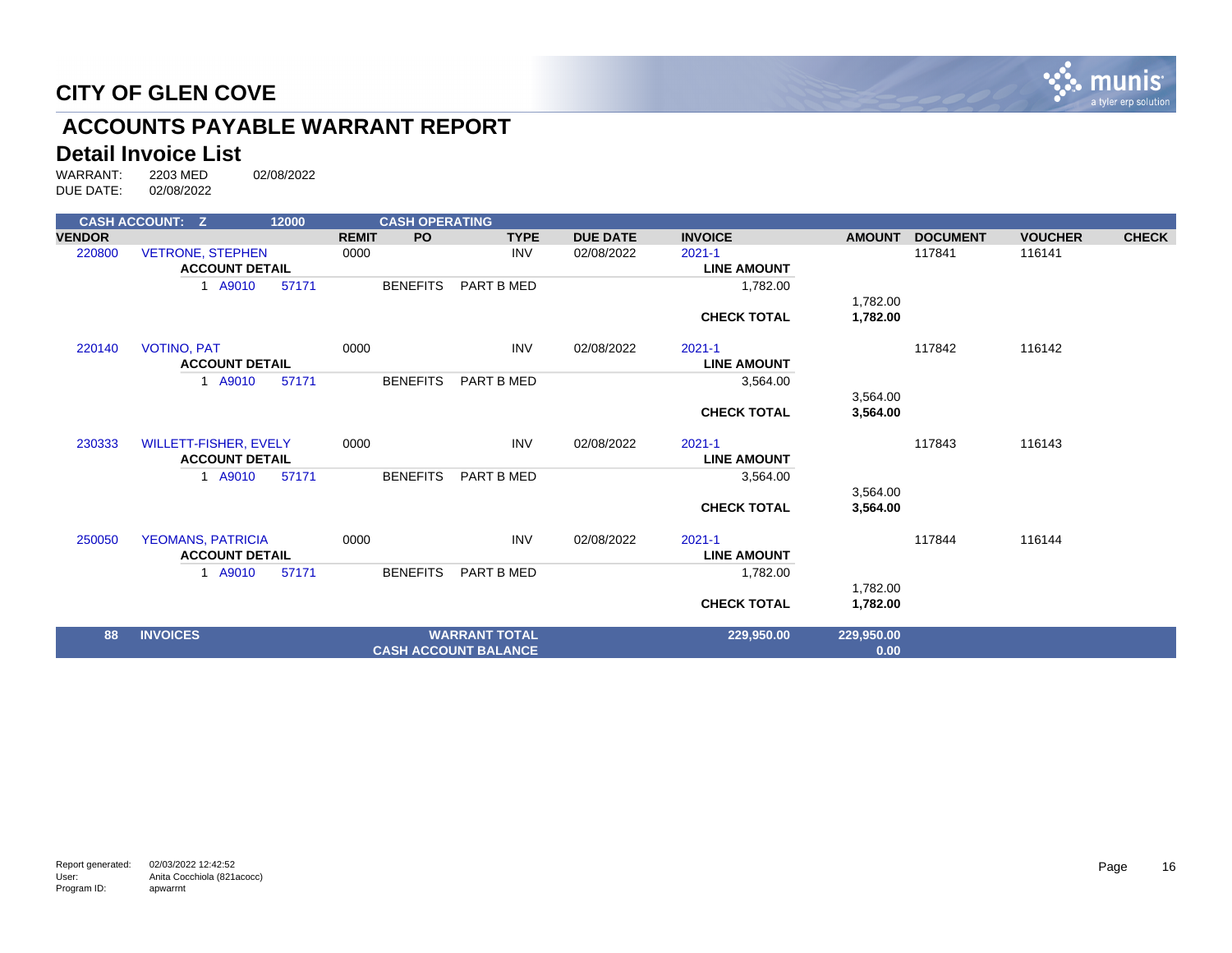

# **ACCOUNTS PAYABLE WARRANT REPORT**

# **Warrant Summary**<br>WARRANT: 2203 MED

| <b>FUND</b> | <b>ORG</b>                  |                    | <b>ACCOUNT</b>   |                              | <b>AMOUNT</b> | <b>AVLB BUDGET</b> |
|-------------|-----------------------------|--------------------|------------------|------------------------------|---------------|--------------------|
| A           | A9010                       | EMPLOYEE BENEFITS  | -09-9010-57171 - | <b>MEDICARE PART B - RET</b> | 229,950.00    | 162,050.00         |
|             | <b>CASH ACCOUNT Z 12000</b> | <b>BALANCE .00</b> |                  | <b>FUND TOTAL</b>            | 229,950.00    |                    |
|             |                             |                    |                  | <b>WARRANT SUMMARY TOTAL</b> | 229,950.00    |                    |
|             |                             |                    |                  | <b>GRAND TOTAL</b>           | 229,950.00    |                    |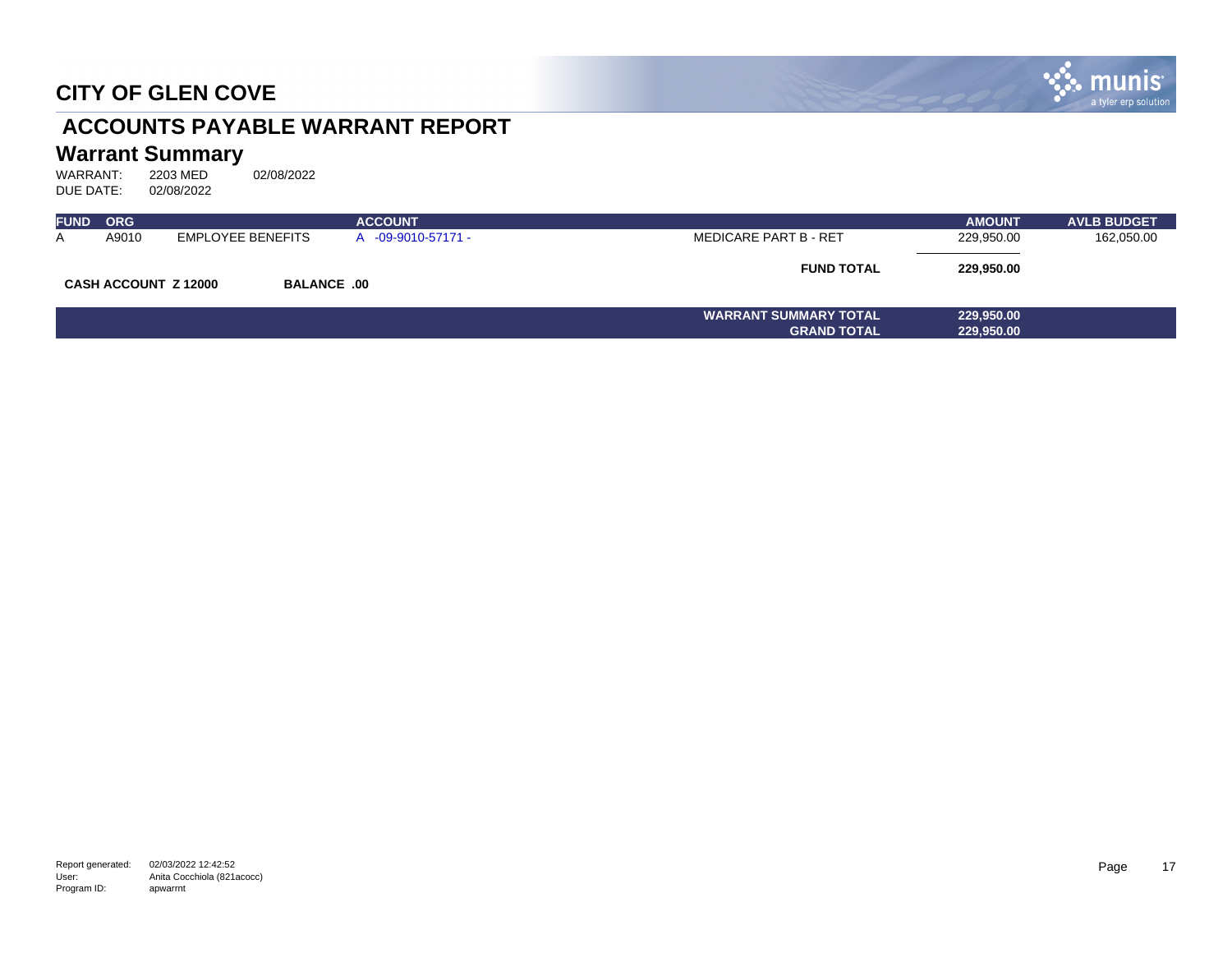

# **ACCOUNTS PAYABLE WARRANT REPORT**

#### **Warrant List by Voucher**

WARRANT: 2203 MED 02/08/2022 DUE DATE: 02/08/2022

| <b>VOUCHER</b>       | <b>VENDOR</b>                          | <b>DOCUMENT</b> | <b>INVOICE</b> | PO | <b>TYPE</b> | <b>DUE DATE</b> | <b>AMOUNT COMMENT</b>          |
|----------------------|----------------------------------------|-----------------|----------------|----|-------------|-----------------|--------------------------------|
| 116056               | 20020 BAADE, ALAN T.                   | 117756          | $2021 - 1$     |    | <b>INV</b>  | 02/08/2022      | 2,227.50 MEDICARE PART B REIMB |
| 116057               | 20189 BARRINGTON, RANDA                | 117757          | $2021 - 1$     |    | <b>INV</b>  | 02/08/2022      | 891.00 MEDICARE PART B REIMB   |
| 116058               | 10776 BARWICK, MILLICENT E.            | 117758          | $2021 - 1$     |    | <b>INV</b>  | 02/08/2022      | 1,782.00 MEDICARE PART B REIMB |
| 116059               | 20045 BASILE, MARY T.                  | 117759          | $2021 - 1$     |    | <b>INV</b>  | 02/08/2022      | 1,782.00 MEDICARE PART B REIMB |
| 116060               | 24075 BLIHAR, CECELIA                  | 117760          | $2021 - 1$     |    | <b>INV</b>  | 02/08/2022      | 1,782.00 MEDICARE PART B REIMB |
| 116061               | 20113 BONO, MICHAEL                    | 117761          | $2021 - 1$     |    | <b>INV</b>  | 02/08/2022      | 1,782.00 MEDICARE PART B REIMB |
| 116062               | 20155 BREEN, DANIEL                    | 117762          | $2021 - 1$     |    | <b>INV</b>  | 02/08/2022      | 3,564.00 MEDICARE PART B REIMB |
| 116063               | 20123 BRENNER, MARILYN S.              | 117763          | $2021 - 1$     |    | <b>INV</b>  | 02/08/2022      | 4,633.20 MEDICARE PART B REIMB |
| 116064               | 29782 BROWN, DAVID F.                  | 117764          | $2021 - 1$     |    | <b>INV</b>  | 02/08/2022      | 3,564.00 MEDICARE PART B REIMB |
| 116065               | 30091 CACCIOLA, JOHN P.                | 117765          | $2021 - 1$     |    | <b>INV</b>  | 02/08/2022      | 1,782.00 MEDICARE PART B REIMB |
| 116066               | 30524 CARUCCI, MARYANN                 | 117766          | $2021 - 1$     |    | <b>INV</b>  | 02/08/2022      | 2,494.80 MEDICARE PART B REIMB |
| 116067               | 30056 CARUSO, GLORIA                   | 117767          | $2021 - 1$     |    | <b>INV</b>  | 02/08/2022      | 1,782.00 MEDICARE PART B REIMB |
| 116068               | 39053 CATANZANO, CONCETTA              | 117768          | $2021 - 1$     |    | <b>INV</b>  | 02/08/2022      | 1,782.00 MEDICARE PART B REIMB |
| 116069               | 38122 CITKO, BOBBY M                   | 117769          | $2021 - 1$     |    | <b>INV</b>  | 02/08/2022      | 3.415.50 MEDICARE PART B REIMB |
| 116070               | 30247 CONNETT, GEORGINA                | 117770          | $2021 - 1$     |    | <b>INV</b>  | 02/08/2022      | 2,494.80 MEDICARE PART B REIMB |
| 116071               | 49009 DAILEY, JOYCE                    | 117771          | $2021 - 1$     |    | <b>INV</b>  | 02/08/2022      | 1,782.00 MEDICARE PART B REIMB |
| 116072               | 40028 D'ALAURO, RICHARD                | 117772          | $2021 - 1$     |    | <b>INV</b>  | 02/08/2022      | 1,782.00 MEDICARE PART B REIMB |
| 116073               | 40648 D'AMBROSIO, JOAN                 | 117773          | $2021 - 1$     |    | <b>INV</b>  | 02/08/2022      | 3,564.00 MEDICARE PART B REIMB |
| 116074               | 40099 DOUSO, JOSEPH A.                 | 117774          | $2021 - 1$     |    | <b>INV</b>  | 02/08/2022      | 1,782.00 MEDICARE PART B REIMB |
| 116075               | 50020 EARLY, BRUCE W.                  | 117775          | $2021 - 1$     |    | <b>INV</b>  | 02/08/2022      | 9,266.40 MEDICARE PART B REIMB |
| 116076               | 10796 EPTER, HELEN                     | 117776          | $2021 - 1$     |    | <b>INV</b>  | 02/08/2022      | 1,782.00 MEDICARE PART B REIMB |
| 116077               | 50348 ESPOSITO, ROBERT                 | 117777          | $2021 - 1$     |    | <b>INV</b>  | 02/08/2022      | 3,564.00 MEDICARE PART B REIMB |
| 116078               | 60020 FAMIGLIETTI, SALLY               | 117778          | $2021 - 1$     |    | <b>INV</b>  | 02/08/2022      | 1,782.00 MEDICARE PART B REIMB |
| 116079               | 10777 FILES, GLENDA                    | 117779          | $2021 - 1$     |    | <b>INV</b>  | 02/08/2022      | 1,782.00 MEDICARE PART B REIMB |
| 116080               | 60095 FITZPATRICK, JOSEPH              | 117780          | $2021 - 1$     |    | <b>INV</b>  | 02/08/2022      | 3,564.00 MEDICARE PART B REIMB |
| 116081               | 70456 GALANTE, DENNIS A.               | 117781          | $2021 - 1$     |    | <b>INV</b>  | 02/08/2022      | 1,782.00 MEDICARE PART B REIMB |
| 116082               | 70800 GALLACE, SAVERIO                 | 117782          | $2021 - 1$     |    | <b>INV</b>  | 02/08/2022      | 2,524.50 MEDICARE PART B REIMB |
| 116083               | 70030 GARTMAYER, GERARD                | 117783          | $2021 - 1$     |    | <b>INV</b>  | 02/08/2022      | 1.782.00 MEDICARE PART B REIMB |
| 116084               | 70024 GENTILCORE, MICHELINA            | 117784          | $2021 - 1$     |    | <b>INV</b>  | 02/08/2022      | 1,782.00 MEDICARE PART B REIMB |
| 116085               | 79954 GREER, WILLIE                    | 117785          | $2021 - 1$     |    | <b>INV</b>  | 02/08/2022      | 1,782.00 MEDICARE PART B REIMB |
| 116086               | 71000 GRELLA, CHRIS                    | 117786          | $2021 - 1$     |    | <b>INV</b>  | 02/08/2022      | 623.70 MEDICARE PART B REIMB   |
| 116087               | 71002 GRELLA, EMANUEL                  | 117787          | $2021 - 1$     |    | <b>INV</b>  | 02/08/2022      | 1.782.00 MEDICARE PART B REIMB |
| 116088               | 10767 HUDSON, BERNICE                  | 117788          | $2021 - 1$     |    | <b>INV</b>  | 02/08/2022      | 1,960.80 MEDICARE PART B REIMB |
| 116090               | 105605 JACKSON, JEFFREY                | 117790          | $2021 - 1$     |    | <b>INV</b>  | 02/08/2022      | 3,564.00 MEDICARE PART B REIMB |
| 116091               | 10277 JUHASZ, STEPHEN                  | 117791          | $2021 - 1$     |    | <b>INV</b>  | 02/08/2022      | 1,782.00 MEDICARE PART B REIMB |
| 116092               | 110095 KASYJANSKI, CAROL A             | 117792          | $2021 - 1$     |    | <b>INV</b>  | 02/08/2022      | 3,564.00 MEDICARE PART B REIMB |
| 116093               | 110600 KINSELLA, JAMES J.              | 117793          | $2021 - 1$     |    | <b>INV</b>  | 02/08/2022      | 3,564.00 MEDICARE PART B REIMB |
| 116094               | 111102 KORMOSKI, ROBERT                | 117794          | $2021 - 1$     |    | <b>INV</b>  | 02/08/2022      | 3,564.00 MEDICARE PART B REIMB |
| 116095               | 10278 LALONDE, ARLENE M.               | 117795          | $2021 - 1$     |    | <b>INV</b>  | 02/08/2022      | 1,782.00 MEDICARE PART B REIMB |
| 116096               | 120051 LAMERE, ALLEN F, JR.            | 117796          | $2021 - 1$     |    | <b>INV</b>  | 02/08/2022      | 1,782.00 MEDICARE PART B REIMB |
| Report generated:    | 02/03/2022 12:42:52                    |                 |                |    |             |                 | Page<br>18                     |
| User:<br>Program ID: | Anita Cocchiola (821acocc)<br>apwarrnt |                 |                |    |             |                 |                                |

Program ID: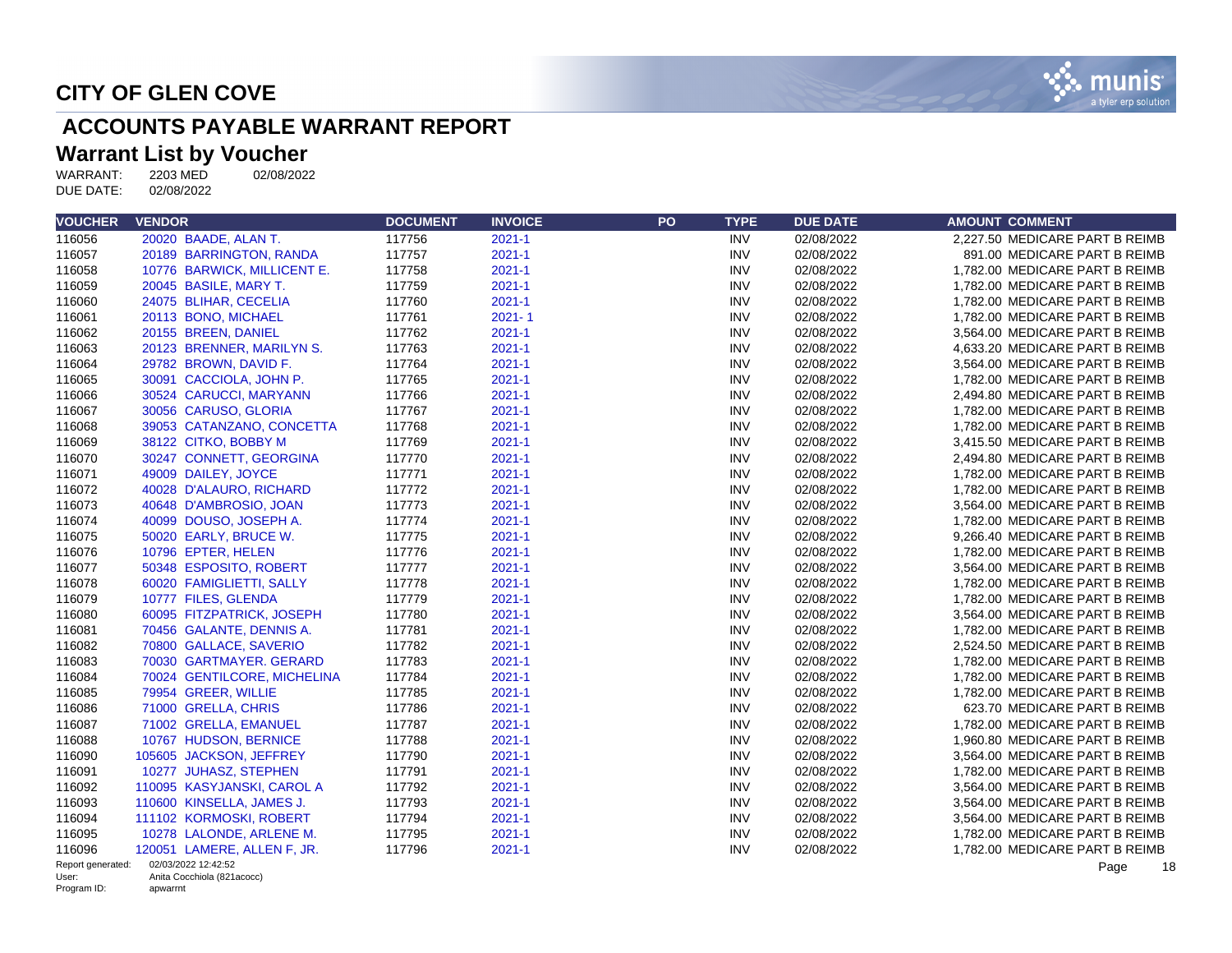

# **ACCOUNTS PAYABLE WARRANT REPORT**

#### **Warrant List by Voucher**

| <b>VOUCHER</b>       | <b>VENDOR</b>                          | <b>DOCUMENT</b> | <b>INVOICE</b> | PO | <b>TYPE</b> | <b>DUE DATE</b> | <b>AMOUNT COMMENT</b>          |
|----------------------|----------------------------------------|-----------------|----------------|----|-------------|-----------------|--------------------------------|
| 116097               | 120100 LEALE, JOY M.                   | 117797          | $2021 - 1$     |    | <b>INV</b>  | 02/08/2022      | 5,702.40 MEDICARE PART B REIMB |
| 116098               | 120134 LOMBARDI, LINDA P               | 117798          | $2021 - 1$     |    | <b>INV</b>  | 02/08/2022      | 2,494.80 MEDICARE PART B REIMB |
| 116099               | 123490 LOVIGLIO, FRANK                 | 117799          | $2021 - 1$     |    | <b>INV</b>  | 02/08/2022      | 3,564.00 MEDICARE PART B REIMB |
| 116100               | 122401 LUPINSKI, JOAN                  | 117800          | $2021 - 1$     |    | <b>INV</b>  | 02/08/2022      | 1,782.00 MEDICARE PART B REIMB |
| 116101               | 120012 LUZYNSKI, ANNMARIE              | 117801          | $2021 - 1$     |    | <b>INV</b>  | 02/08/2022      | 1,782.00 MEDICARE PART B REIMB |
| 116102               | 131000 MANERI, MARK                    | 117802          | $2021 - 1$     |    | <b>INV</b>  | 02/08/2022      | 1,782.00 MEDICARE PART B REIMB |
| 116103               | 130770 MARINO, DONNA                   | 117803          | $2021 - 1$     |    | <b>INV</b>  | 02/08/2022      | 891.00 MEDICARE PART B REIMB   |
| 116104               | 130781 MARINO, ROBERT                  | 117804          | $2021 - 1$     |    | <b>INV</b>  | 02/08/2022      | 1,188.00 MEDICARE PART B REIMB |
| 116105               | 131201 MARTINO, CORELY A               | 117805          | $2021 - 1$     |    | <b>INV</b>  | 02/08/2022      | 1,782.00 MEDICARE PART B REIMB |
| 116106               | 131413 MASONE, MARTIN                  | 117806          | $2021 - 1$     |    | <b>INV</b>  | 02/08/2022      | 3,564.00 MEDICARE PART B REIMB |
| 116107               | 131450 MAZURICK, WALTER P              | 117807          | $2021 - 1$     |    | <b>INV</b>  | 02/08/2022      | 3,267.00 MEDICARE PART B REIMB |
| 116108               | 130761 McCALLA, DEBRA CANARICK         | 117808          | $2021 - 1$     |    | <b>INV</b>  | 02/08/2022      | 6,058.80 MEDICARE PART B REIMB |
| 116109               | 131600 McDOUGAL JOHN                   | 117809          | $2021 - 1$     |    | <b>INV</b>  | 02/08/2022      | 3,564.00 MEDICARE PART B REIMB |
| 116110               | 131650 McGUIRE, LILLIAN                | 117810          | $2021 - 1$     |    | <b>INV</b>  | 02/08/2022      | 1,782.00 MEDICARE PART B REIMB |
| 116111               | 130215 McNAUGHTON, G. NEIL             | 117811          | $2021 - 1$     |    | <b>INV</b>  | 02/08/2022      | 3,564.00 MEDICARE PART B REIMB |
| 116112               | 132290 MICELI, CONSTANCE               | 117812          | $2021 - 1$     |    | <b>INV</b>  | 02/08/2022      | 1,782.00 MEDICARE PART B REIMB |
| 116113               | 130021 MICHIE, RICHARD W. SR.          | 117813          | $2021 - 1$     |    | <b>INV</b>  | 02/08/2022      | 2,821.50 MEDICARE PART B REIMB |
| 116114               | 10134 MITCHELL, MARYANN                | 117814          | $2021 - 1$     |    | <b>INV</b>  | 02/08/2022      | 1,782.00 MEDICARE PART B REIMB |
| 116115               | 133401 MOORE, KENNETH                  | 117815          | $2021 - 1$     |    | <b>INV</b>  | 02/08/2022      | 3,742.80 MEDICARE PART B REIMB |
| 116116               | 130453 MORETTO, BARBARA A              | 117816          | $2021 - 1$     |    | <b>INV</b>  | 02/08/2022      | 3,564.00 MEDICARE PART B REIMB |
| 116117               | 133605 MORRIS, PETER R                 | 117817          | $2021 - 1$     |    | <b>INV</b>  | 02/08/2022      | 3,564.00 MEDICARE PART B REIMB |
| 116118               | 130213 MURRAY, JAMES G.                | 117818          | $2021 - 1$     |    | <b>INV</b>  | 02/08/2022      | 3,564.00 MEDICARE PART B REIMB |
| 116119               | 144850 NESKY, ROBERT J.                | 117819          | $2021 - 1$     |    | <b>INV</b>  | 02/08/2022      | 1,782.00 MEDICARE PART B REIMB |
| 116120               | 141800 NEWMAN, MICHAEL J.              | 117820          | $2021 - 1$     |    | <b>INV</b>  | 02/08/2022      | 1,782.00 MEDICARE PART B REIMB |
| 116121               | 145021 NOWICKI, CAROL                  | 117821          | $2021 - 1$     |    | <b>INV</b>  | 02/08/2022      | 1,782.00 MEDICARE PART B REIMB |
| 116122               | 150225 O'BRIEN, HELENE M.              | 117822          | $2021 - 1$     |    | <b>INV</b>  | 02/08/2022      | 1.782.00 MEDICARE PART B REIMB |
| 116123               | 150245 O'DELL, ARLENE                  | 117823          | $2021 - 1$     |    | <b>INV</b>  | 02/08/2022      | 3,564.00 MEDICARE PART B REIMB |
| 116124               | 160505 PIETROFERE, NICHOLAS            | 117824          | $2021 - 1$     |    | <b>INV</b>  | 02/08/2022      | 1,782.00 MEDICARE PART B REIMB |
| 116125               | 170051 QUINN, GERALD                   | 117825          | $2021 - 1$     |    | <b>INV</b>  | 02/08/2022      | 3,564.00 MEDICARE PART B REIMB |
| 116126               | 180601 RENALDO, JOHN WILLIAM           | 117826          | $2021 - 1$     |    | <b>INV</b>  | 02/08/2022      | 3,564.00 MEDICARE PART B REIMB |
| 116127               | 180695 ROGALSKI, JOHN                  | 117827          | $2021 - 1$     |    | <b>INV</b>  | 02/08/2022      | 1,782.00 MEDICARE PART B REIMB |
| 116128               | 10774 RUSSO, ROSALIE                   | 117828          | $2021 - 1$     |    | <b>INV</b>  | 02/08/2022      | 1,782.00 MEDICARE PART B REIMB |
| 116129               | 190666 SAPUTO, BICE A.                 | 117829          | $2021 - 1$     |    | <b>INV</b>  | 02/08/2022      | 1,782.00 MEDICARE PART B REIMB |
| 116130               | 190800 SCHUTT, GLENN                   | 117830          | $2021 - 1$     |    | <b>INV</b>  | 02/08/2022      | 3,564.00 MEDICARE PART B REIMB |
| 116131               | 191395 SHIELDS, WILLIAM G.             | 117831          | $2021 - 1$     |    | <b>INV</b>  | 02/08/2022      | 4,276.80 MEDICARE PART B REIMB |
| 116132               | 192201 SOROCENSKI, BENJAMIN JR         | 117832          | $2021 - 1$     |    | <b>INV</b>  | 02/08/2022      | 3,564.00 MEDICARE PART B REIMB |
| 116133               | 192630 SPINELLO, REGINALD              | 117833          | $2021 - 1$     |    | <b>INV</b>  | 02/08/2022      | 1,782.00 MEDICARE PART B REIMB |
| 116134               | 190805 STEMCOSKY, LOIS                 | 117834          | $2021 - 1$     |    | <b>INV</b>  | 02/08/2022      | 4,633.20 MEDICARE PART B REIMB |
| 116135               | 193750 STEPKOWSKI, NANCY M.            | 117835          | $2021 - 1$     |    | <b>INV</b>  | 02/08/2022      | 3,564.00 MEDICARE PART B REIMB |
| 116136               | 193501 STONE, KAREN A.                 | 117836          | $2021 - 1$     |    | <b>INV</b>  | 02/08/2022      | 1,782.00 MEDICARE PART B REIMB |
| Report generated:    | 02/03/2022 12:42:52                    |                 |                |    |             |                 | Page<br>19                     |
| User:<br>Program ID: | Anita Cocchiola (821acocc)<br>apwarrnt |                 |                |    |             |                 |                                |